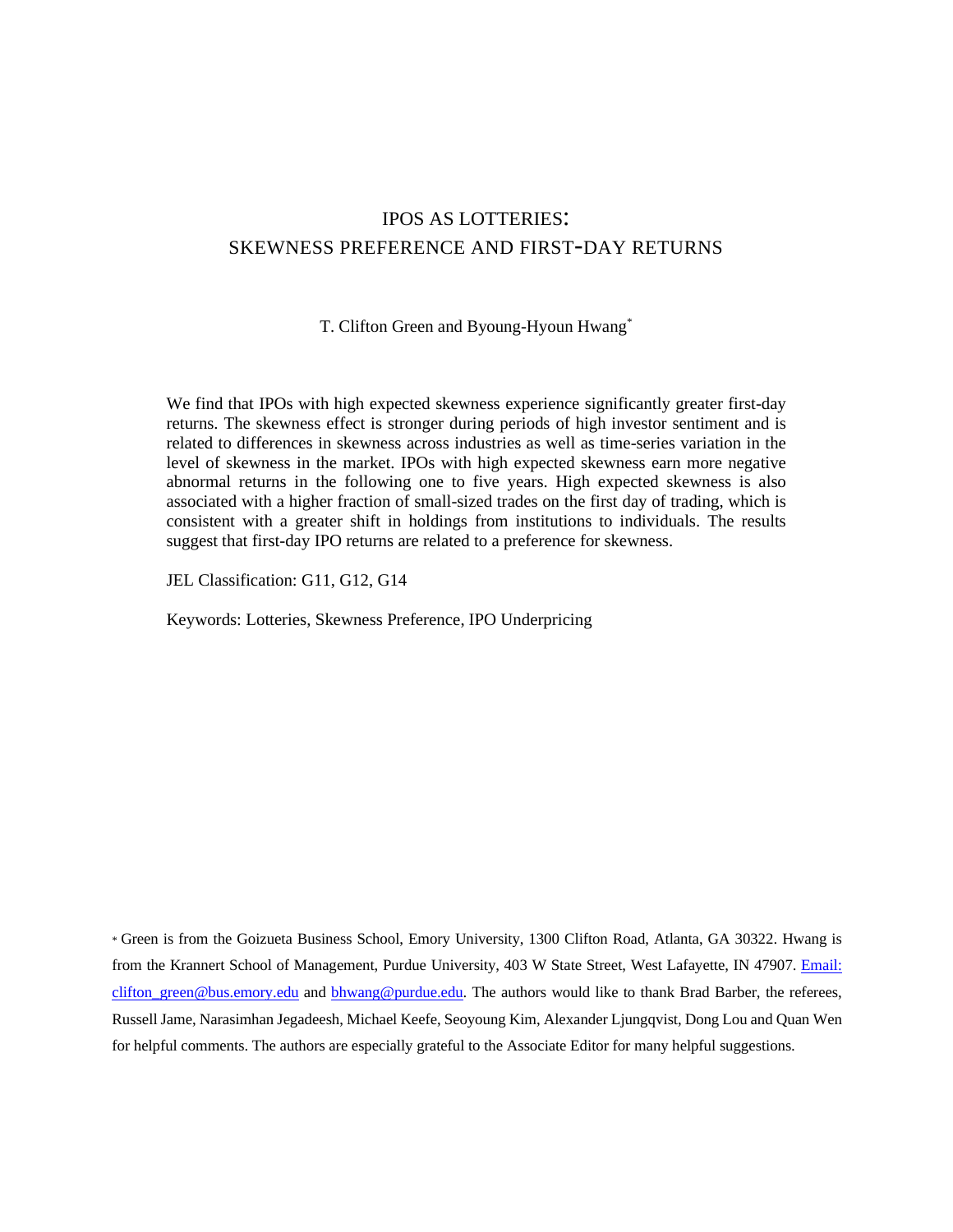### **1 Introduction**

 $\overline{\phantom{0}}$ 

The expected utility theory of von Neumann and Morgenstern (1944) has shaped our understanding of financial markets for decades. In recent years, however, a growing body of literature reveals patterns in how people evaluate risks that are difficult to understand within this framework. One type of behavior not well explained is individuals' affinity for lotteries. People tend to place high subjective valuations on large but low probability gains, which leads to a preference for gambles with highly right-skewed payoffs (e.g., Kahneman, Daniel and Tversky (1979)).

Recent theoretical work has begun to explore the asset pricing implications of replacing traditional expected utility theory with non-standard preferences that better reflect the experimental evidence regarding investors' attitudes toward risk. For example, Barberis and Huang (2008) show that in an economy with cumulative prospect theory agents (Kahneman, Daniel and Tversky (1992)), the overweighting of low probability gains can cause securities with highly right-skewed return distributions to become "overpriced" relative to values obtained in an economy with standard expected utility agents. A similar asset pricing prediction emerges from the endogenous probabilities models of Brunnermeier and Parker (2005) and Brunnermeier et al. (2007), and the heterogeneous agent model of Mitton and Vorkink (2007). Recent empirical evidence provides support for this prediction: Zhang (2006) and Boyer et al. (2010) show that stocks with high idiosyncratic skewness subsequently earn low average returns.<sup>1</sup>

In this paper, we explore the idea that a preference for skewness plays a role in the pricing of initial public offerings (IPOs). IPO prices in the U.S. are usually determined by the bookbuilding method, in which investment banks consult with institutional investors to gauge demand and determine the value of new equity offerings. The new stocks later become available to retail investors on the first day of trading in the secondary market. Institutional investors tend to hold large, well-diversified portfolios and

 $<sup>1</sup>$  Bali et al. (2011) also find return evidence that is consistent with a preference for lottery-like stocks, documenting</sup> that stocks with a high maximum daily return over the previous month significantly underperform the benchmark. In other related work, Kapadia (2006) creates a cross-sectional skewness factor and finds that loadings on this factor are negatively related to returns.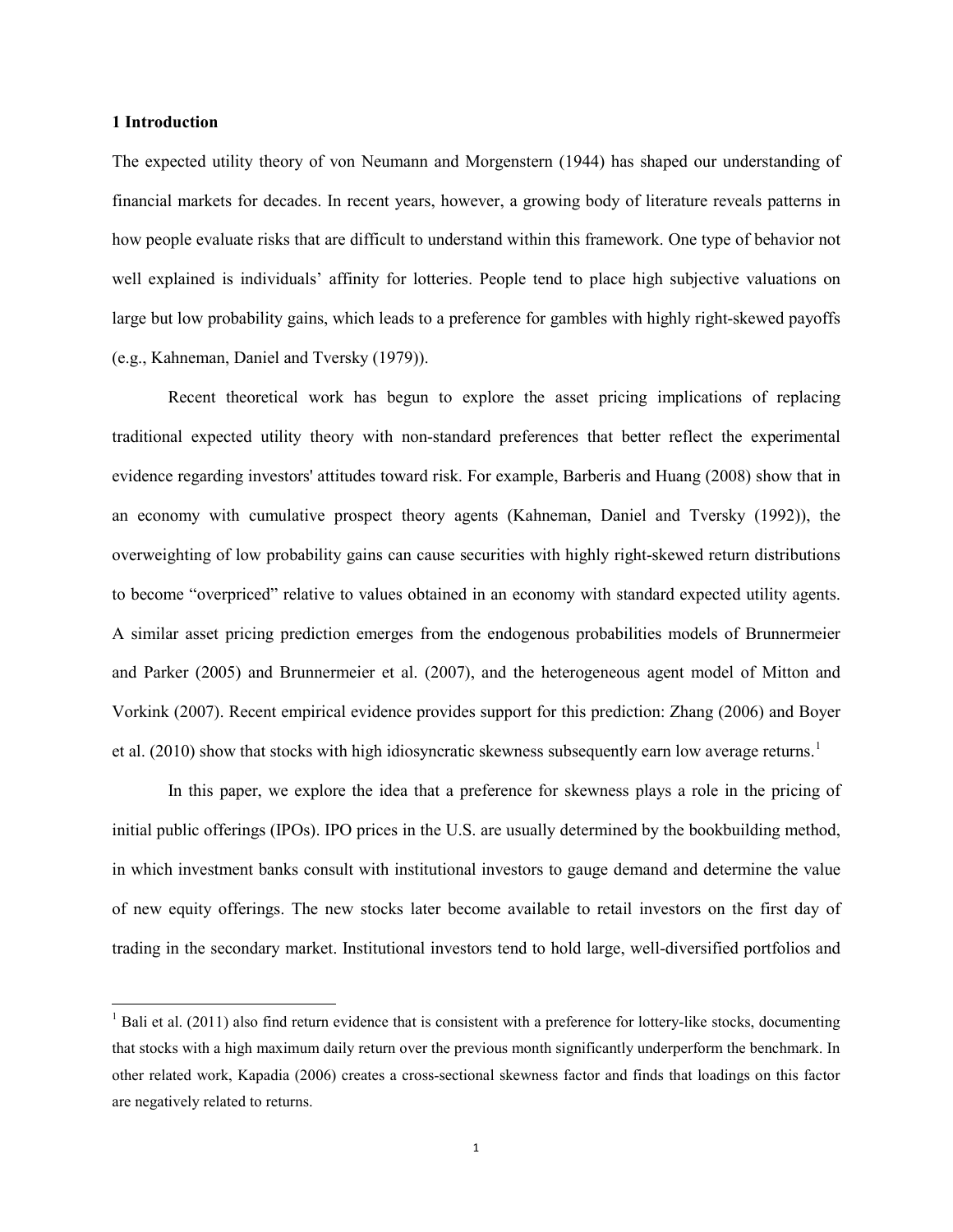are generally regarded as more sophisticated and less susceptible to cognitive biases than individual investors (e.g., Battalio and Mendenhall (2005); Grinblatt, Mark and Keloharju (2001)). Moreover, Kumar (2009) provides evidence that individual investors prefer stocks with lottery-like features, whereas Kumar (2005) indicates that institutional investors are averse to idiosyncratic skewness.<sup>2</sup>

If individuals trading in the secondary market exhibit more skewness preference than institutions participating in the primary market, then first-day IPO returns will be positively related to expected skewness. It has been well established that prices jump substantially on the first day of trading. Traditional explanations for IPO underpricing focus on information asymmetries (e.g., Beatty and Ritter (1986); Rock (1986)), and recent work considers the effects of investor over-optimism (Cornelli et al. (2006); Ljungqvist, Alexander et al. (2006); Derrien (2005)). Our goal in this paper is not to cast doubt on existing explanations but rather to introduce a new, additional source of initial IPO returns related to a preference for skewness. Our findings suggest that differences in skewness preference between institutions and individual investors are an important incremental source of first-day IPO returns.

Our argument rests on the idea that primary market participants do not fully recognize the higher valuations that retail investors attach to highly skewed securities. Simplistically, it is possible that institutional investors and underwriters do not fully realize the added value that retail investors place on highly skewed securities. Alternatively, primary market participants may recognize the impact of skewness in the secondary market but choose not to fully incorporate this information into the IPO price due to risk considerations. Previous work outlines conditions under which secondary market values are only partially incorporated into the offer price that may be relevant for skewness preference. For example, Ljungqvist et al. (2006), and Derrien (2005) develop models in which primary market participants actively exploit sentiment investors by selling overpriced IPOs. However, initial investors must be

 $2$  Kumar (2005) presents evidence that the smallest and least diversified 10% of institutions exhibit a preference for skewness more similar to individual investors, yet these institutions are unlikely to have a strong influence in the IPO bookbuilding process due to their small size and limited holdings. Kumar reports an average portfolio size of \$64 million and 22 stocks held for the smallest and least diversifed funds.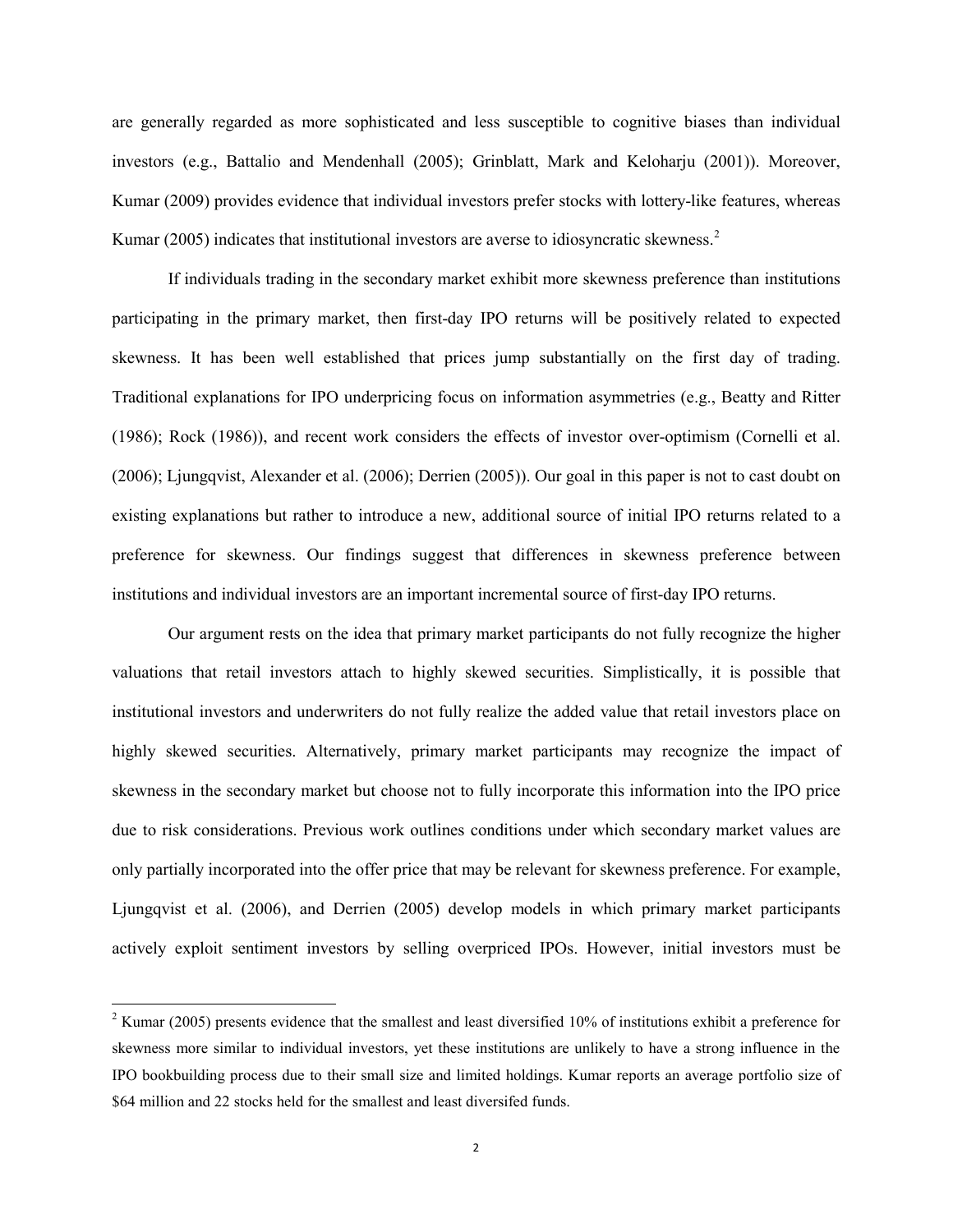compensated for the risk that high sentiment may end prematurely, which prevents the IPO price from fully incorporating the views of retail investors (see also Cornelli et al. (2006)). In other work, underwriters choose not to fully incorporate information about the secondary market price into the IPO price due to concerns about litigation or reputational risk involved with potentially overpricing the issue (Tinic (1988); Lowry and Shu (2002)). Empirically, Derrien (2005) provides evidence that high individual investor optimism leads IPOs to be overpriced and still exhibit positive first-day returns, which supports the view that secondary market conditions are only partially incorporated into the offer price (see also Purnanandam and Swaminathan (2004); Dorn (2009)).

In our analysis, we estimate IPOs' expected skewness using recent returns from their industry peers and computing the intra-industry skewness. Companies in the same industry have similar firm characteristics and are subject to the same technological and regulatory shocks. Thus, newly-listed firms from industries with highly right-skewed returns are more likely to have high expected skewness. Boyer et al. (2010) find industry skewness is useful in predicting future return skewness at the stock level. In our setting, we show that industry skewness is useful at predicting future idiosyncratic skewness for IPOs. We find a strong relation between our measure of expected skewness and first-day returns. IPOs with higher expected skewness experience significantly greater returns on the first day of secondary trading. For example, IPOs ranked in the bottom third of expected skewness earn first-day returns of 11.44% vs. 25.78% for IPOs in the top third. The results are robust to alternative methodologies and controls for valuation uncertainty, deal characteristics, and industry and market conditions. First-day returns for IPOs are related to both cross-sectional variation in expected skewness across industries as well as time-series variation in the level of skewness in the market. Moreover, we find greater differences in first-day returns between high- and low-skewness groups during periods of high consumer confidence.

Transaction data from the first day of trading provides additional supporting evidence. We use the fraction of small-sized trades as a measure of retail trading intensity (Ofek and Richardson (2003)), and look for evidence of skewness-based clientele effects. We find significantly larger fractions of small trades for IPOs with high expected skewness, which is consistent with a greater shift from institutional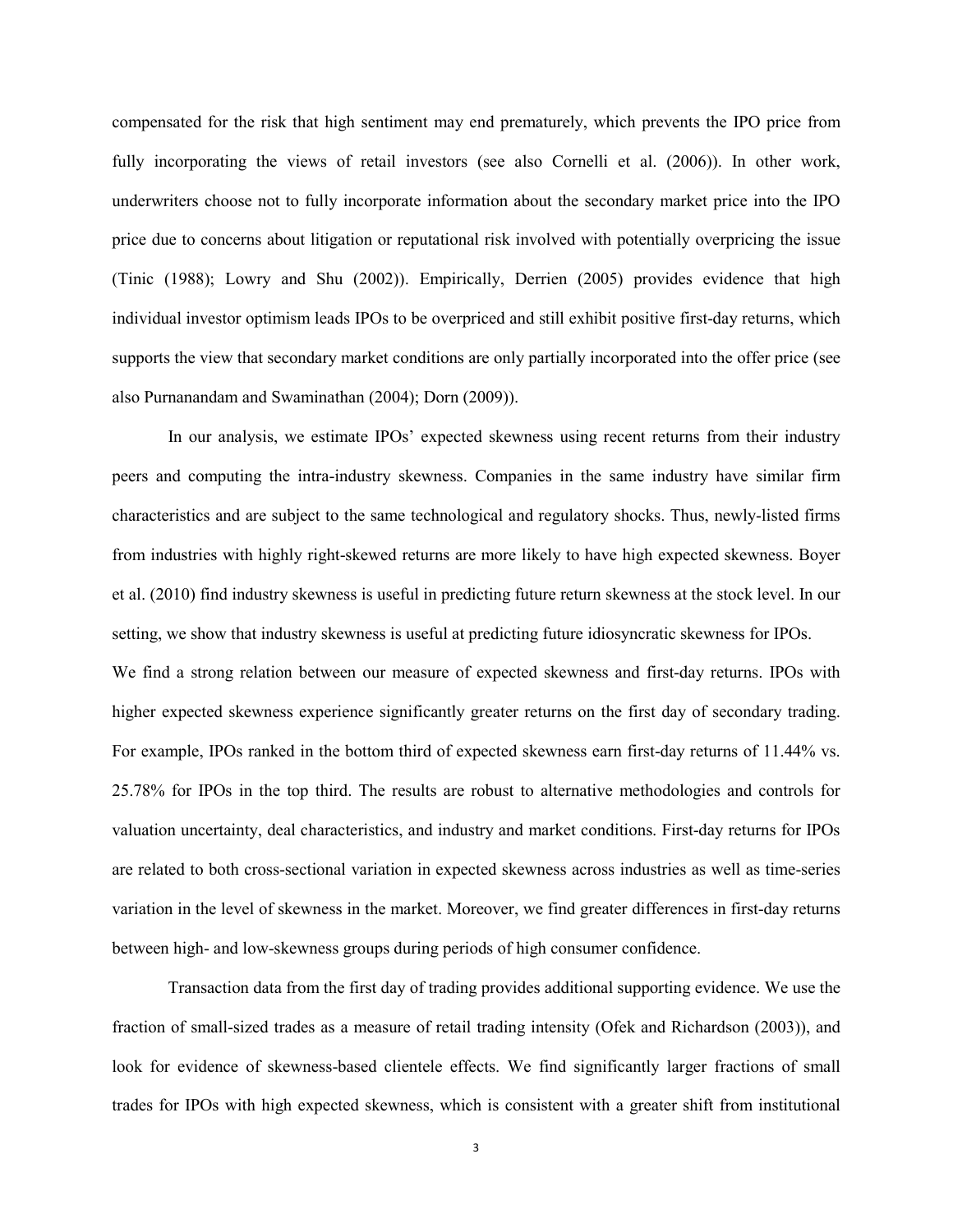investors to individuals on the first day of trading for high expected skewness stocks. The evidence supports the view that first-day returns are related to individual investors' preference for stocks with lottery-like features.

Our final analysis examines longer-horizon returns.<sup>3</sup> We find that IPOs with high expected skewness subsequently earn substantially lower abnormal returns over the next one to five years. For example, IPOs in the bottom third of expected skewness do not significantly underperform their sample of matching firms in the three years following the issuance, whereas IPOs in the top third underperform by a statistically significant 17.54%. Higher first-day returns combined with lower longer-term performance is consistent with skewness preferring investors causing IPOs to become overpriced (relative to the value implied by more traditional preferences) and subsequently earn low excess returns.

Our findings are distinct from the literature on return coskewness. Kraus and Litzenberger (1976) and Harvey and Siddique (2000) examine coskewness and find a negative relation with stock returns. Our emphasis is on idiosyncratic skewness which is relevant when investors hold portfolios that are not well diversified. An asset's coskewness with the market is potentially value relevant for both institutional investors in the primary market and individual investors in the secondary market, and as such we would not expect to see a positive relation between first-day IPO returns and coskewness. Empirically, we find no relation between first-day IPO returns and coskewness, which suggests the difference in skewness preference between institutions and individuals is related to idiosyncratic skewness. Taken together, our findings highlight the importance of return skewness in asset pricing and support the implications of recent theoretical models that incorporate a preference for skewness.

<sup>&</sup>lt;sup>3</sup> Ritter (1991) finds evidence of longer-term underperformance for IPOs, and Ritter and Welch (2002) suggest that over-optimism among retail investors may explain high first-day returns and low long-run returns.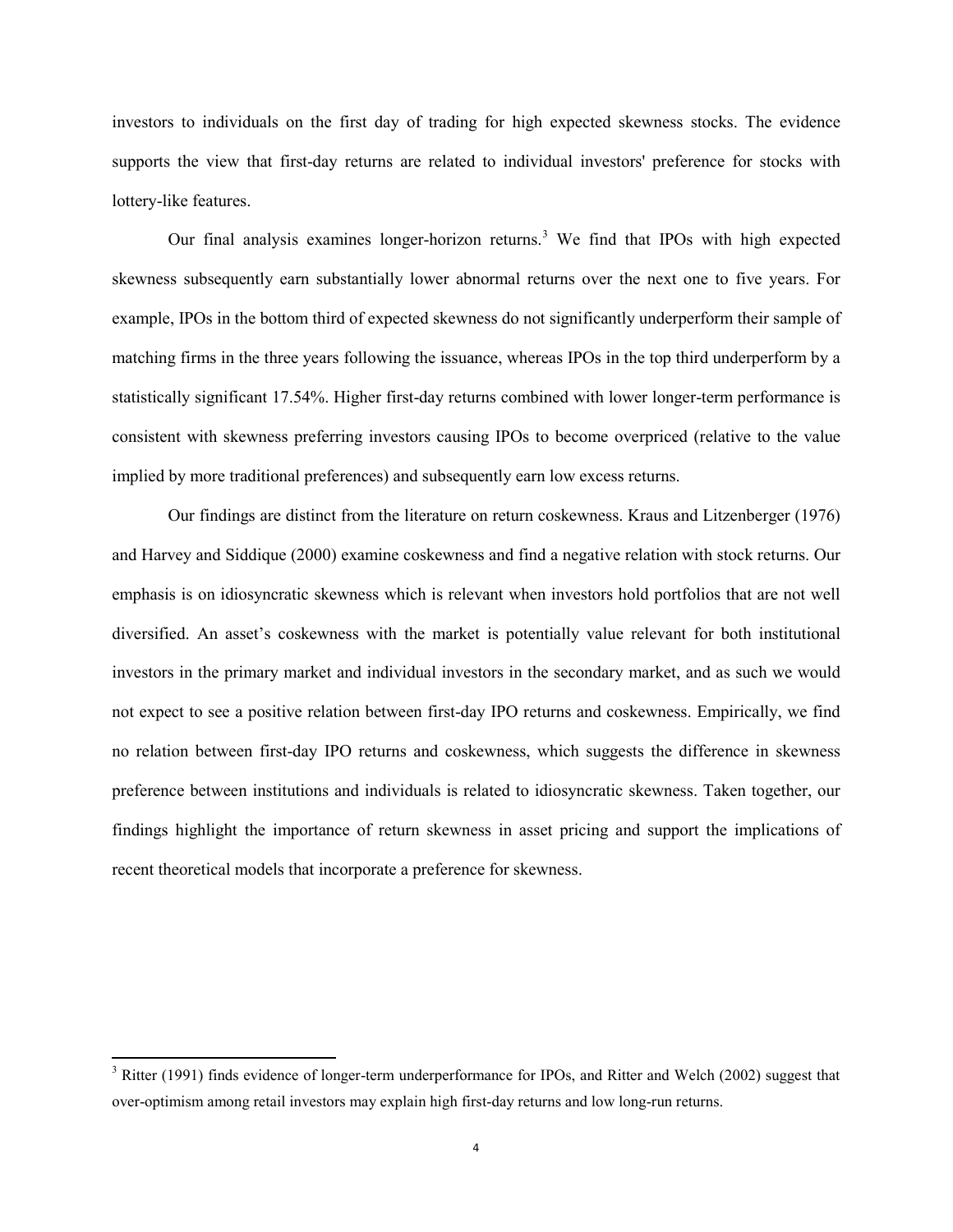### **2 Data and Methodology**

### **2.1 Data Sources**

The data for equity IPOs is from the Thomson Financial Securities Data new issues database. We exclude firms not covered by CRSP within one day of the IPO (4% of the sample). We further require firms to be covered by the Field-Ritter dataset of IPO founding dates.<sup>4</sup> We eliminate IPOs belonging to FF30industry 30 (consisting of firms unassigned to other industries). We obtain financial-statement, financialmarket, and trade data from the Compustat, CRSP, and TAQ databases, respectively. Data on the University of Michigan consumer confidence index comes from the Federal Reserve Bank of St. Louis. Overall, our sample consists of 7,975 IPOs over the 1975-2008 period.

# **2.2 Expected Skewness Measure**

 $\overline{\phantom{0}}$ 

Our measure of expected skewness of IPO *i* at time *t* is similar to Zhang (2006):

$$
Skew_{i,t} = \frac{(P_{99} - P_{50}) - (P_{50} - P_1)}{(P_{99} - P_1)}
$$
(1)

where  $P_i$  is the *j*th percentile of the log monthly return distribution pooled across all stocks within the FF30-industry of IPO *i* over three months preceding the month of the offering.<sup>5</sup> If the right tail is further away from the median than the left tail, realizations of *Skew<sub>it</sub>* are positive, indicating that the distribution is right skewed. The denominator controls for the dispersion of the distribution.<sup>6</sup> Unlike the traditional third central moment measure of skewness, our estimator is based only on the tail of a distribution and better captures the idea that skewness preferring investors care primarily about the tail events when

<sup>&</sup>lt;sup>4</sup> More details about the data can be found in Field and Karpoff (2002) and in Appendix A of Loughran and Ritter (2004).

<sup>&</sup>lt;sup>5</sup> For example, if there are *N* stocks in the IPO's FF30-industry at the time of the offering, then  $Skew_{i,t}$  is computed from the distribution formed from the *N*\*3 monthly returns. The results are robust to computing industry skewness using cumulative three-month returns. The results also hold when measuring industry skewness over one, two, or six months preceding the month of the offering. A longer time-series increases the likelihood of capturing small probability events. On the other hand, recent returns likely convey more information about ex-ante expectations.

 $6$  The dispersion of the distribution may be linked to valuation uncertainty which has been argued to affect first-day returns (e.g., Lowry et al. (2010)).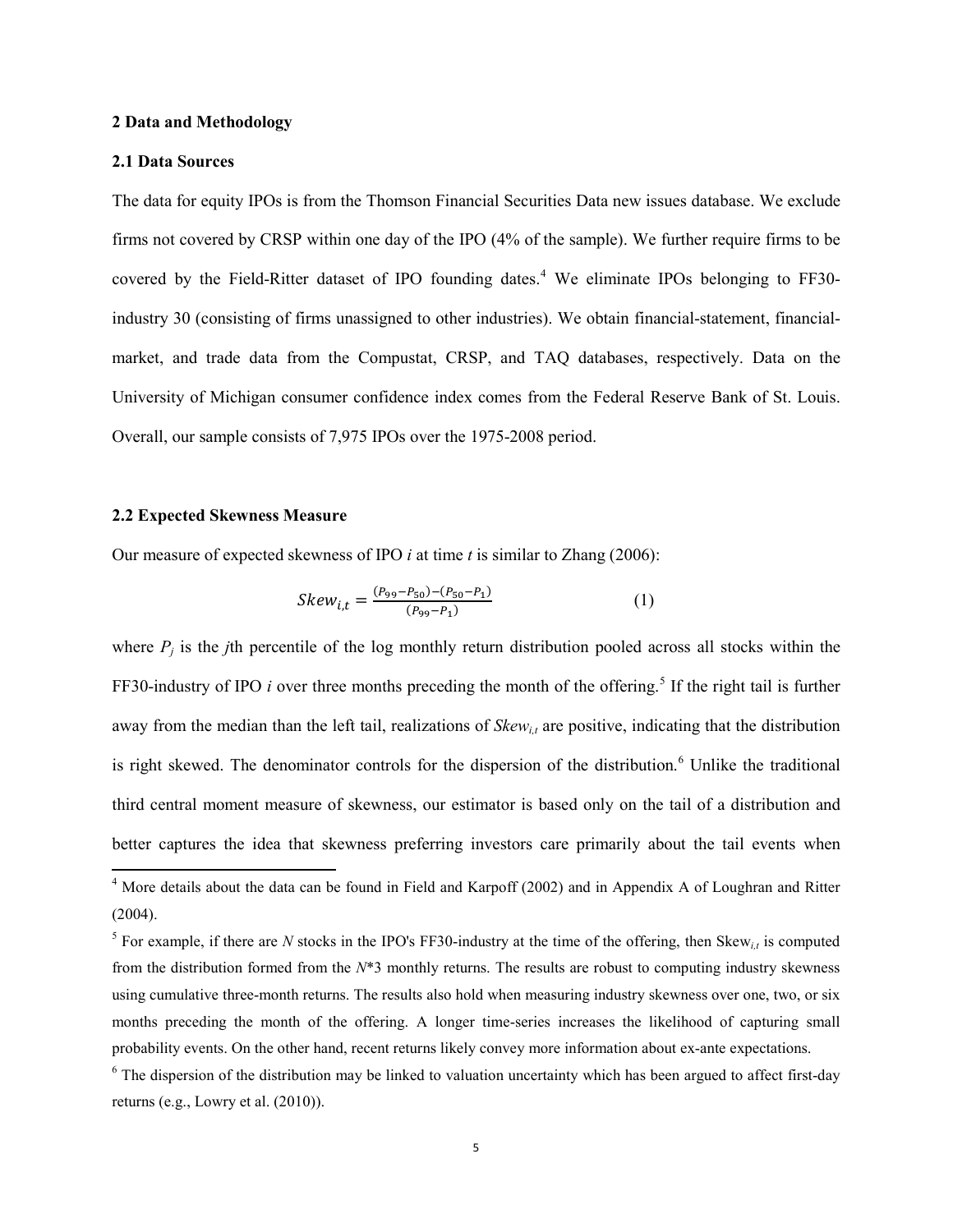judging how lottery-like a stock's return distribution is (e.g., Barberis and Huang (2008); Bali et al.  $(2011)$ ; Zhang  $(2006)$ ).<sup>7</sup>

The rationale behind assigning industry-level estimates to the IPO in question is that companies within an industry share similar firm characteristics and are subject to the same technological and regulatory shocks. As a result, newly-listed firms from industries with high expected skewness are more likely to have highly positively skewed returns.

We classify firms into 30 industries. A finer industry partition increases the similarity between stocks within an industry and potentially improves the precision of the expected skewness estimator. On the other hand, it also reduces the number of observations used to estimate expected skewness and reduces the likelihood of capturing small probability events. We choose the FF30 industry classification as a middle ground. In practice, the results are robust to alternative Fama-French industry categorizations (17, 38, 48, and 49 industries).

We first assess the validity of our expected skewness estimator by examining its usefulness at predicting (future) idiosyncratic skewness for IPOs. We follow Boyer et al. (2010) and compute firm *i'*s "idiosyncratic skewness" at time  $t$ ,  $is_{i,t}$ , as:

$$
is_{i,t} = \frac{1}{N(t)} \frac{\sum_{d \in S(t)} \varepsilon_{i,d}^3}{iv_{i,t}^3}
$$
 (2)  

$$
iv_{i,t} = \left(\frac{1}{N(t)} \sum_{d \in S(t)} \varepsilon_{i,d}^2\right)^{1/2}
$$
 (3)

where  $S(t)$  denotes the set of trading days from the first day of aftermarket trading through the end of month 1, 3, 6, or 12;  $N(t)$  denotes the number of days in this set;  $\varepsilon_{i,d}$  denotes the residual of firm *i* on day *d* from regressing daily excess returns on the daily Fama and French (1993) three factors over *S(t).* This measure from Boyer et al. (2010) is more accurately described as skewness of idiosyncratic returns rather

 $<sup>7</sup>$  The results are very similar when measuring skewness using the 5th and 95th percentiles rather than the 1st and</sup> 99th percentiles; the results also hold when calculating expected skewness using the third central moment rather than percentiles. Moreover, the results are not sensitive to excluding stocks with prices below \$5 or using midquotes instead of closing transaction prices.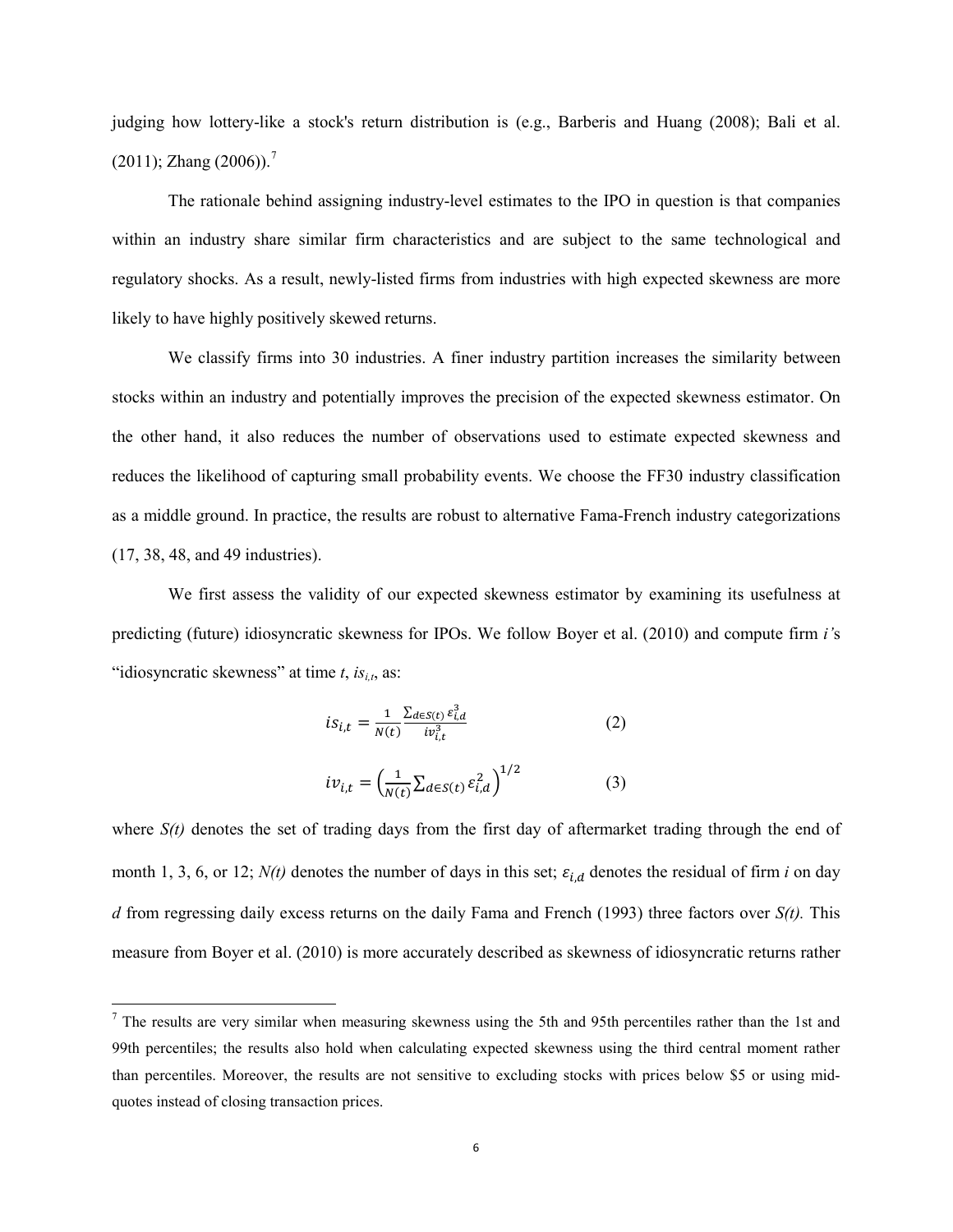than idiosyncratic skewness. To ensure that we adequately control for return coskewness, we also examine the skewness of residuals from a market model where we also include the square of the market return.

Each month, we rank IPOs in ascending order on the basis of *skew* and form three portfolios. We exclude IPOs postdating the respective IPOs in order to avoid use of forward-looking information. For example, we assign IPOs conducted in January 2000 into portfolios by first ranking all IPOs in our sample, excluding those with offering dates after January 31, 2000.<sup>8</sup> If a January 2000 IPO's skew is below the 33rd percentile, it is assigned to the low-skewness portfolio; if its *skew* is between the 33rd and 66th percentile, it is assigned to the medium-skewness portfolio; and if its *skew* is above the 66th percentile, it is assigned to the high-skewness portfolio. We follow this approach for all months in which there is at least one IPO. Portfolios are held for one, three, six, or twelve months.

Table 1 reports the average post-ranking idiosyncratic skewness across the low, medium, and high expected skewness portfolios. The results show that our estimator of expected skewness is useful at predicting future return skewness, and the relation is robust when using alternative measures of idiosyncratic skewness. For example, when portfolios are evaluated one month after the ranking period, the average post-ranking idiosyncratic skewness is 0.253 for the low expected skewness portfolio vs. 0.347 for the high expected skewness (Panel A). The difference in the average idiosyncratic skewness between the low- and high-skewness portfolios is statistically significant at the 1% level, where standard errors are Newey and West (1987) adjusted with 24 lags. We make similar observations when portfolios are held for three, six, or twelve months.

Our expected skewness measure is analogous to using the fitted values from the predictive regression:  $is_{i,t} = \alpha + \beta Skew_{i,t-1} + \varepsilon_{i,t}$ . Although we implicitly assume *α* is equal to zero and β is equal to one, estimating these parameters does not change the inferences since we examine relative levels of expected skewness. We also consider additional explanatory variables in the predictive regression such as

<sup>&</sup>lt;sup>8</sup> We exclude future IPOs when estimating the skewness breakpoints to make the procedure implementable. We find very similar results when forming breakpoints using the full sample.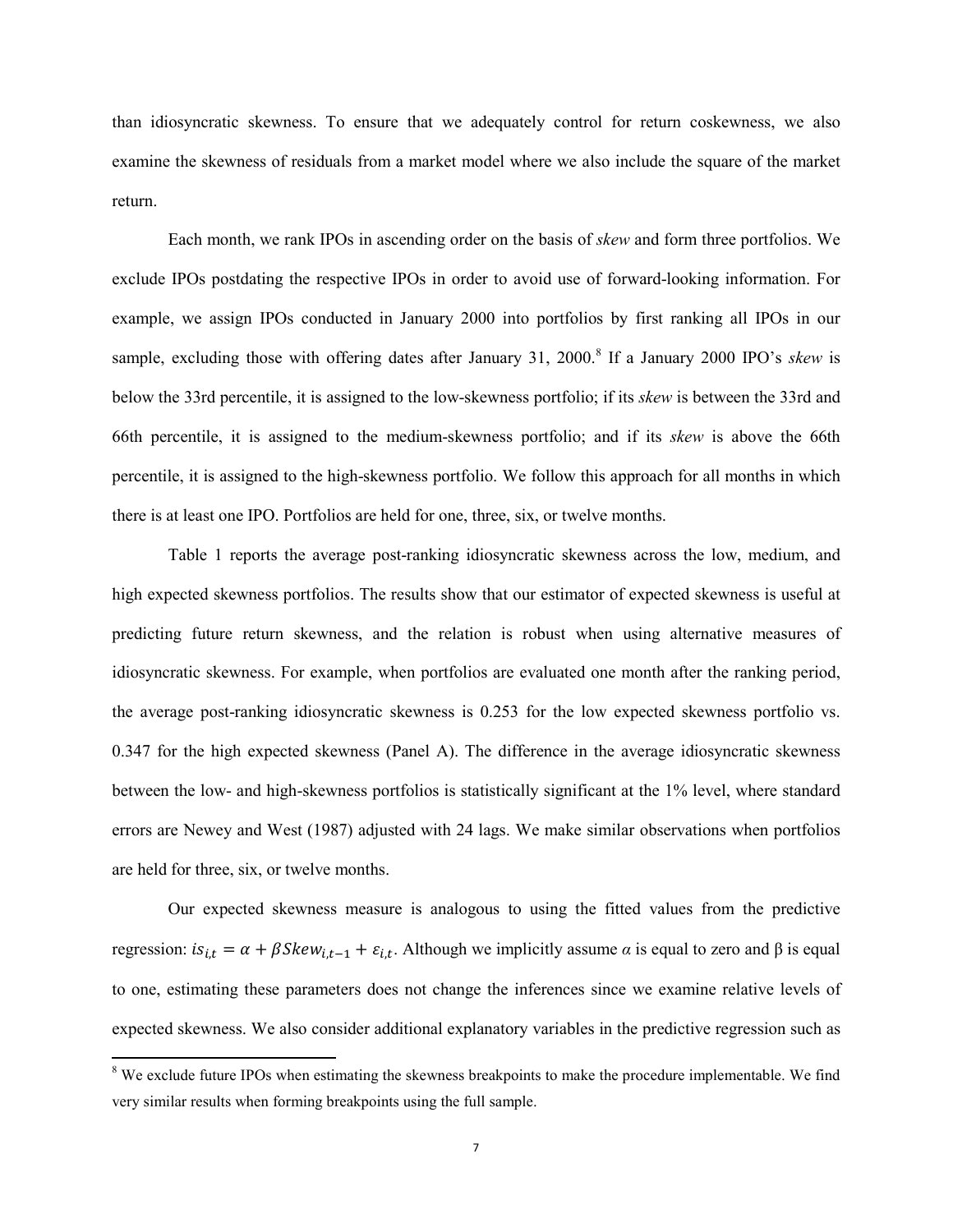industry return, firm age, firm size (ln proceeds), and dummy variables for internet, Nasdaq, and NYSE firms. We find modest improvements in R-squared for the skewness predictive regression, and anticipating our findings in the next section, we find a marginally stronger relation between expected skewness and first day returns. We choose our simple *Skew* measure as a conservative benchmark (e.g. firm age and size are already known to be related to first-day IPO returns). In additional analysis, we also examine the relation between first-day returns and ex post firm-level idiosyncratic skewness during the year following issuance.

Table 2 reports the distribution of IPOs by estimated expected skewness and FF30-industries. Despite differences in an industry's IPO distribution across low, medium, and high-skewness portfolios, most industries have at least 20% of their IPOs falling into the low-skewness portfolio and at least 20% of their IPOs falling into the high-skewness portfolio. The exceptions are the Tobacco Products, Retail, and Beer & Liquor industries, where the fraction of IPOs falling into the high-skewness portfolio is 0%, 12%, and 15%, respectively.

#### **3 Average Initial Returns and Expected Skewness**

### **3.1 Portfolio Approach**

We begin our main analysis by examining differences in average initial returns across IPOs with low, medium, and high expected skewness. For each IPO, we calculate the initial return as the return from offer price to closing market price on the first day of trading. We rank IPOs in ascending order on the basis of *Skew* as described above and form three equally-weighted portfolios.

Table 3, Panel A reports the average initial returns across IPOs with low, medium, and high estimated expected skewness. High-skewness IPOs, on average, experience an initial return of 25.78%. In contrast, low-skewness IPOs experience an average initial return of only 11.44%. The difference in average initial return is 14.34%. The *t-*statistic of the difference is 11.15 where standard errors are calculated using White (1980)'s heteroskedasticity-consistent method. We make a similar observation when comparing the median initial returns across IPOs with low, medium, and high estimated expected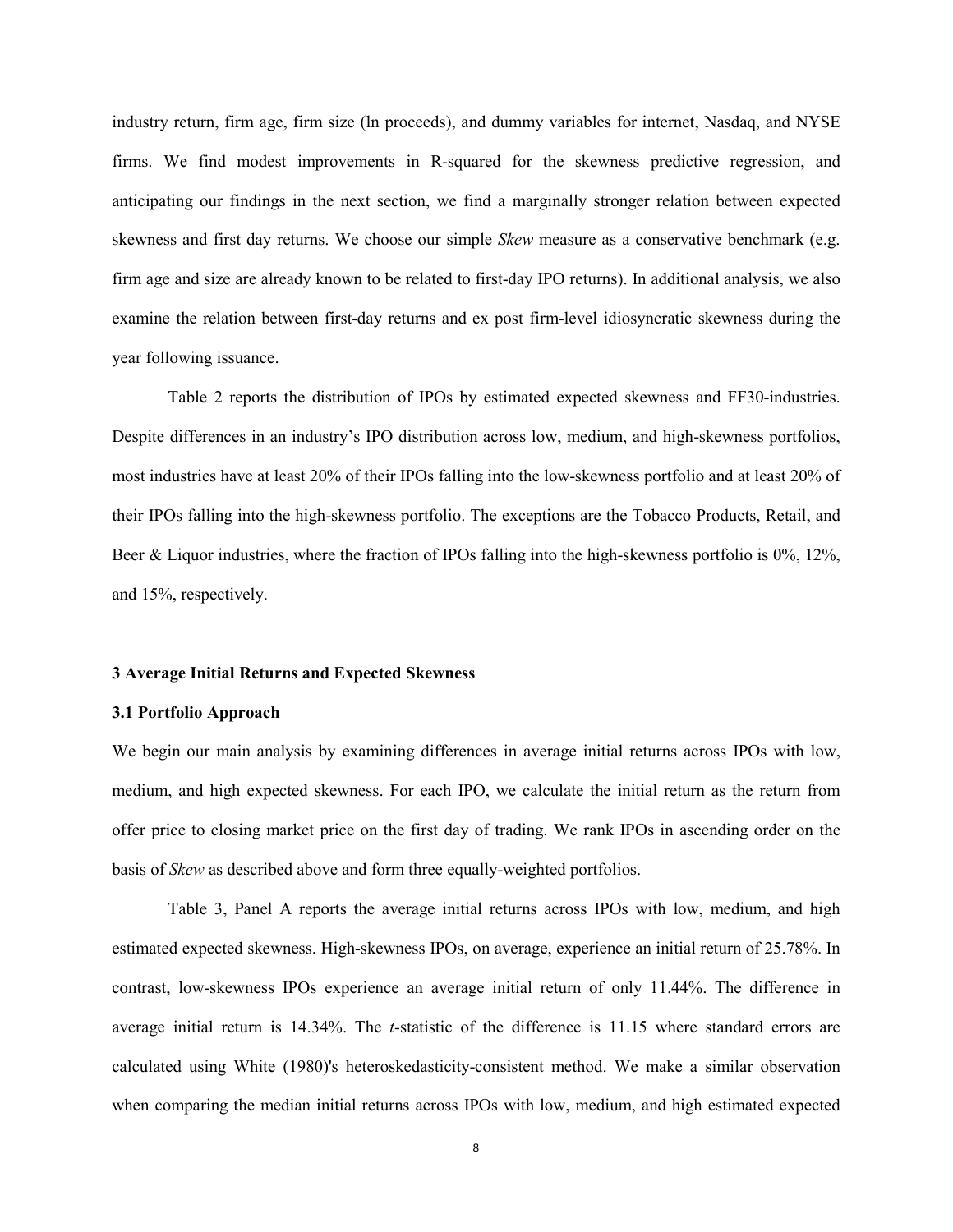skewness. The median initial return of high-skewness IPOs is 9.09%. In contrast, the median initial return of low-skewness IPOs is only 4.17%. The difference in median initial returns is 4.92% and statistically significant at all conventional levels. We obtain standard errors using the heteroskedasticity-consistent Markov-chain marginal bootstrap method of He and Hu (2002).

We also report results when following a calendar-time type approach. We first calculate the average (median) initial return of IPOs with low, medium, and high expected skewness *separately for each year*. We then report the time-series average of the annual means (medians) for each of the three portfolios. To illustrate by example, the average initial return of 25.78% for high-skewness IPOs reported in Panel A is computed as the average initial return across all 1,987 high-skewness IPOs in our sample. In Panel B, we first sort high-skewness IPOs by the year of the public offering and compute the average initial return of high-skewness IPOs separately for each year. The average initial return of 16.88% for high-skewness IPOs reported in Panel B is the time-series average of the annual means. We employ this approach since IPOs cluster in time and we are concerned that the differences reported in Panel A are driven by a few sample years. However, Table 3, Panel B reports that both mean and median initial returns increase monotonically in estimates of expected skewness, and the difference in initial returns between high- and low-skewness IPOs continues to be both economically and statistically significant.

Figure 1 shows the results for different subperiods. Consistent with the results reported in Table 3, Panel B, high-skewness IPOs experience higher initial returns than low-skewness IPOs in each of the 6 subperiods, and the relation is monotonic in 5 of the 6 periods. There is considerable variation over time, however, with the 1995-2000 period experiencing the largest difference in initial returns. This time period is often considered to be a period of high investor sentiment (e.g., Baker and Wurgler (2007)). In Section 3.3.2, we examine the interaction between investor sentiment and skewness-preference more directly. Overall, results from univariate sorts are consistent with part of the IPO's initial return being related to the IPO's expected skewness.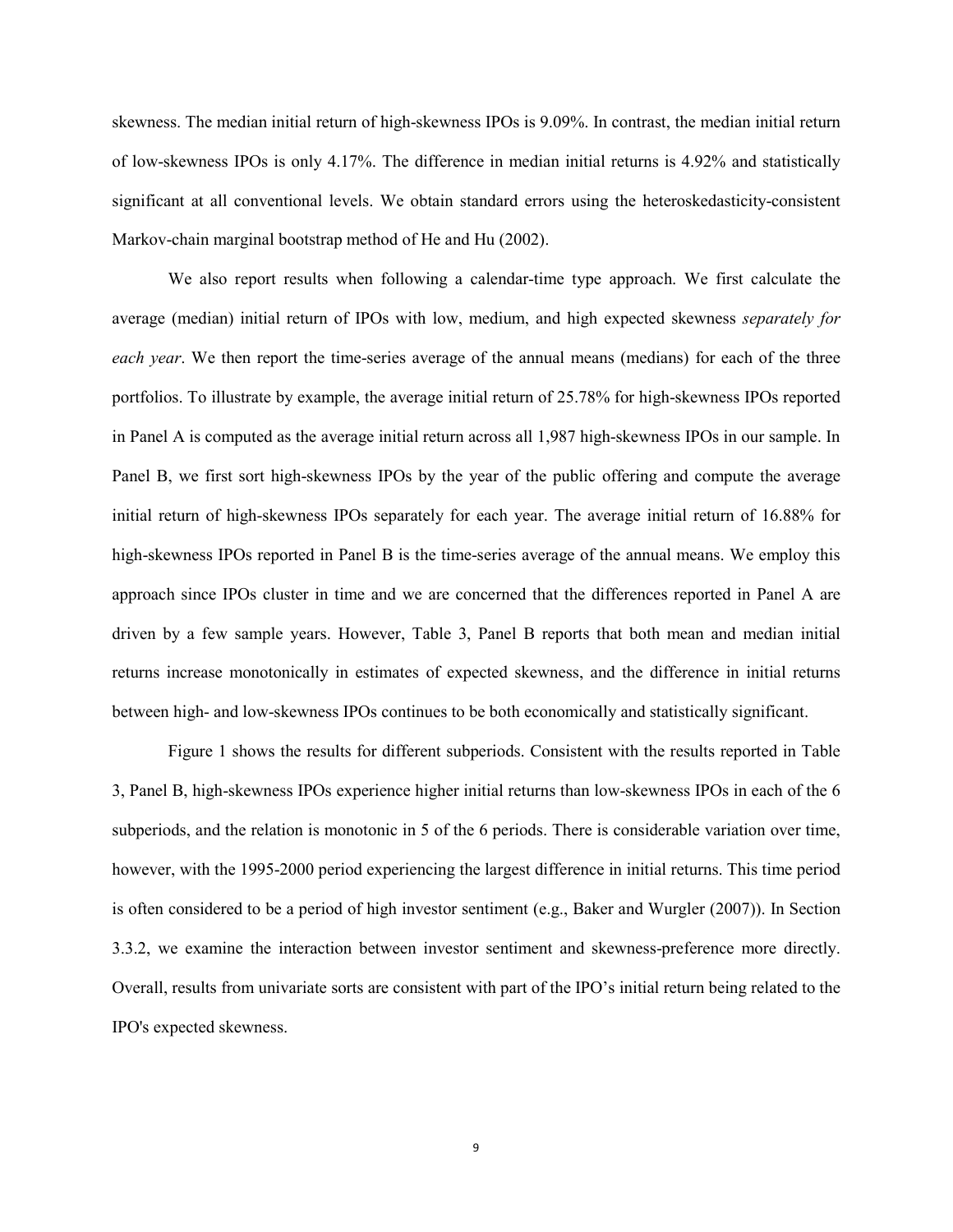### **3.2 Expected Skewness: Time-Series vs. Cross-Section**

Variation in *Skew* reflects both changes across industries and over time. In this section, we explore the marginal effects. We calculate estimates for expected market skewness as:

$$
MarketSkew_{i,t} = \frac{(P_{99} - P_{50}) - (P_{50} - P_1)}{(P_{99} - P_1)}
$$
(4)

where  $P_i$  is the *j*th percentile of the log monthly return distribution across all stocks over three months preceding the month of the offering. By construction, variation in *Market-Skew*, only reflects time series variation in the lottery-like aspects of a typical stock in the market.

To gauge the effect of time series variation in an IPO's expected skewness on first-day returns, we rank IPOs in ascending order on the basis of *Market-Skew* at the time of the IPO and form three equallyweighted portfolios. Table 4 reports the average initial returns across IPOs with low, medium, and high *Market-Skew*. High market skewness IPOs, on average, experience initial returns of 28.21%. In contrast, low market skewness IPOs experience average initial returns of 13.81%. The difference in average firstday return is 14.40%. The *t-*statistic of the difference is 10.56, where standard errors are calculated using White (1980)'s heteroskedasticity-consistent method.

To explore marginal effects, we rank IPOs sequentially in ascending order on the basis of *Market-Skew* and *Skew*. As reported in Table 4, both cross-sectional and time-series variation in an IPO's expected skewness seem to be important in explaining first-day returns. Within each *Market-Skew* category, initial returns increase from low *Skew* to high *Skew*. The difference in average initial returns between high- and low-skewness IPOs ranges from 7.00% to 18.44%. Vice versa, within each *Skew* category, first-day returns increase from low *Market-Skew* to high *Market-Skew*. The difference in average initial returns between high and low market-skewness IPOs ranges from 9.48% for low skewness IPOs to 18.44% for high-skewness IPOs. The results suggest first-day returns for IPOs are related to both cross-sectional variation in expected skewness across industries as well as time-series variation in the overall level of skewness in the market.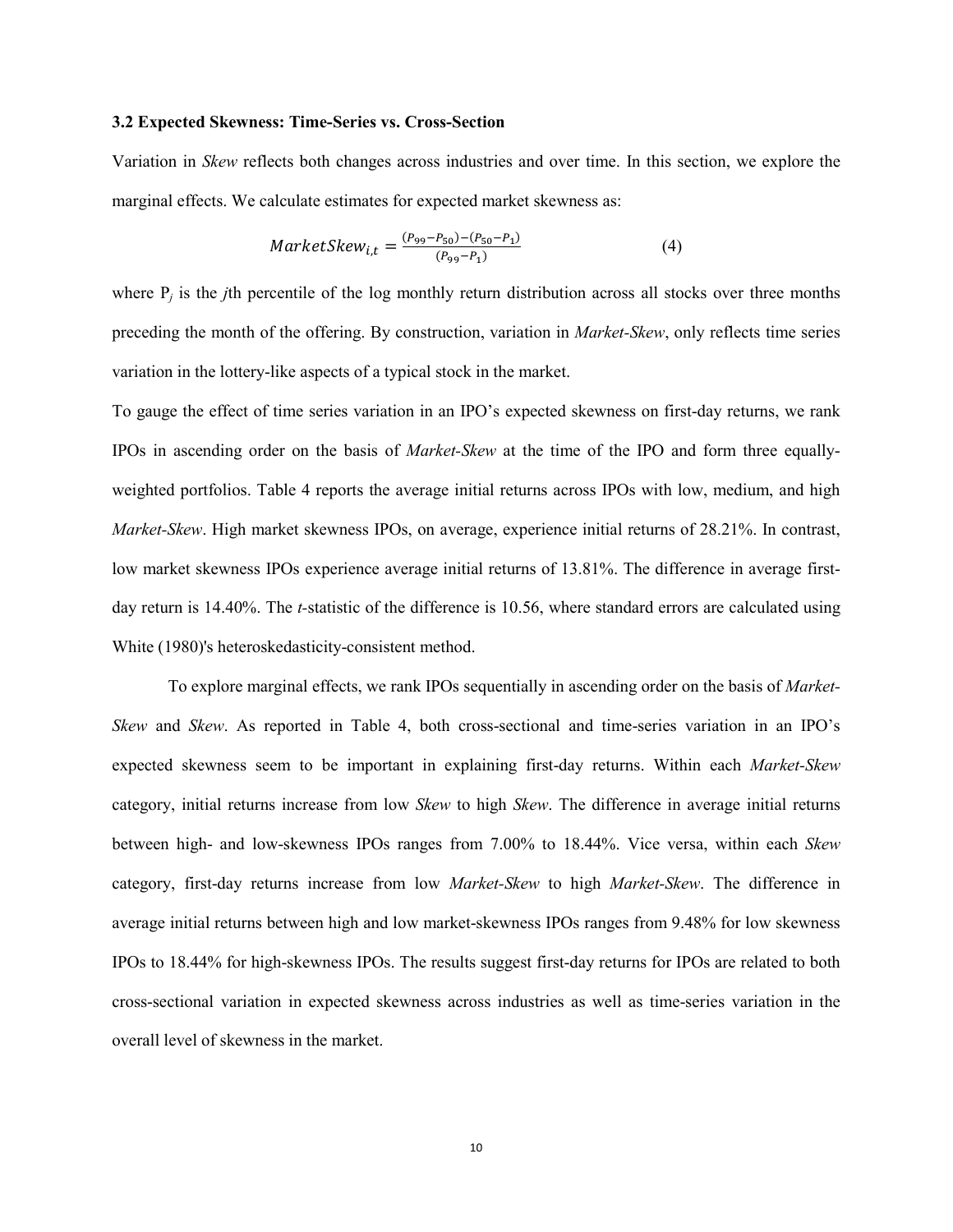## **3.3 Regression Approach**

One concern with the univariate results is that our measure of expected skewness may be related to firm or market characteristics previously shown to determine initial returns. We address this issue in a regression context. The dependent variable is the initial return, calculated as the return from offer price to closing price on the first day of trading. Our main independent variable of interest, *Skew*, is defined as above and measures the IPO's lottery-like features. To distinguish between idiosyncratic skewness and coskewness, we include a measure of *Coskewness* which is calculated as the average firm-level coskewness (over the previous three months) within the IPO's industry using the approach in Kraus and Litzenberger  $(1976)$ .<sup>9</sup> Motivated by existing research, we include along with the skewness measure a variety of controls based on market conditions, industry conditions, firm characteristics, and deal characteristics.

# **3.3.1 Control Variables**

 $\overline{\phantom{0}}$ 

Following the prior literature, we include *Age*, which is the age of the firm in years at the time of the IPO. Young firms' returns tend to be more positively skewed than older firms' returns, yet firm age may also be related to valuation uncertainty which has been argued to influence first-day returns (e.g., Baron (1982); Rock (1986); Beatty and Ritter (1986)). Other explanatory variables include: *Internet*, defined to be an indicator for whether the IPO is categorized as an internet company;<sup>10</sup> Nasdaq and NYSE, defined to be indicator variables for whether the IPO is listed on NASDAQ or NYSE (e.g., Lowry et al. (2010)); *Ln(Proceeds),* which is the natural logarithm of total proceeds (in million\$1975); *Price Adjustment*, which is the absolute value of the percentage change between the offer price and the average of the high and low initial filing prices; *Top-Tier Underwriter*, defined to be an indicator for whether the lead

<sup>&</sup>lt;sup>9</sup> Using the methodology of Harvey and Siddique (2000) produces similar results.

<sup>&</sup>lt;sup>10</sup> We follow the internet categorization in Loughran and Ritter (2004) made available on Jay Ritter's website: http://bear.warrington.ufl.edu/ritter/ipodata.htm. Information on the Carter and Manaster (1990) reputation rank is also obtained from Jay Ritter's website.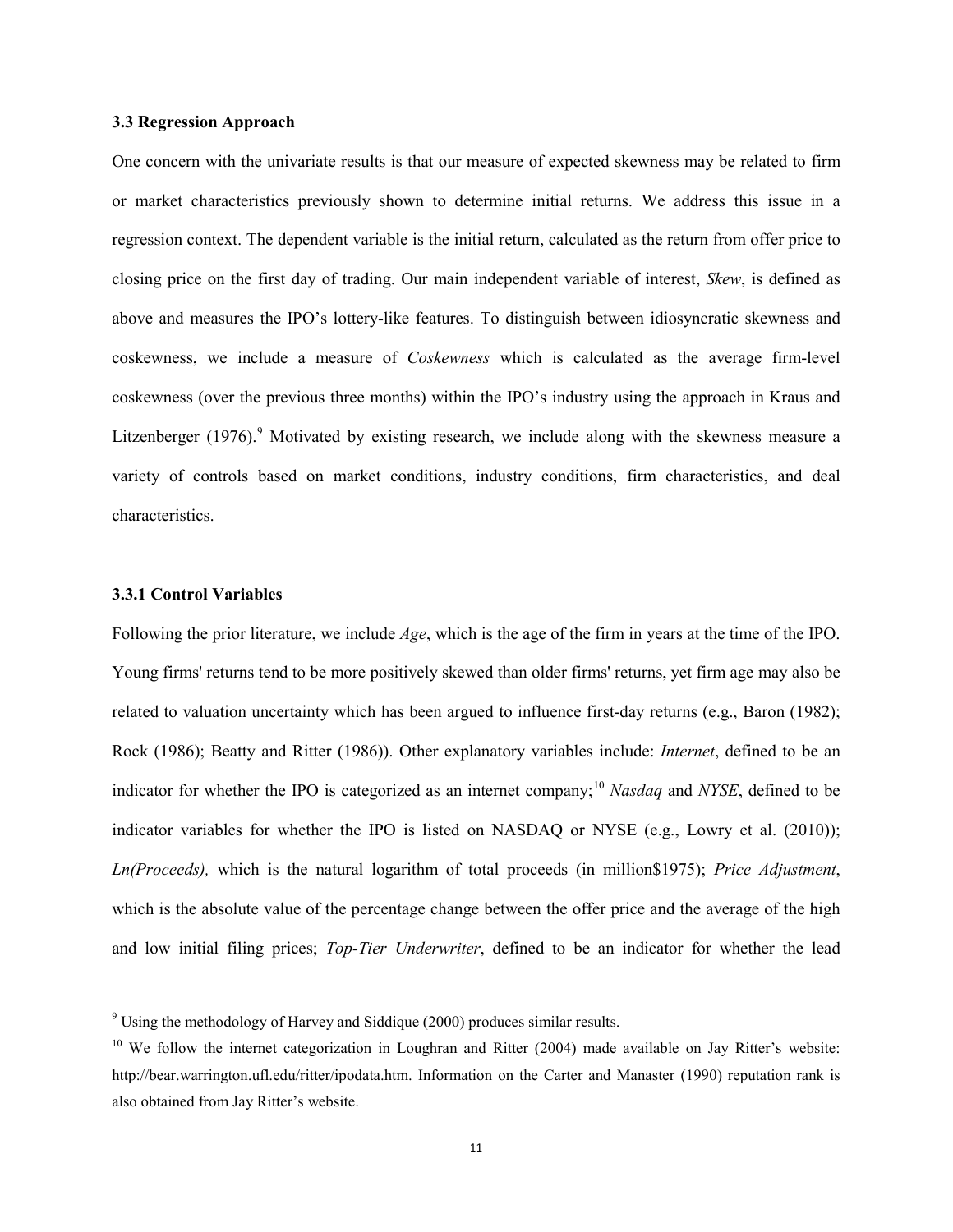underwriter's Carter and Manaster (1990) rank is greater than or equal to eight; *Venture-Backed Deal* (from SDC), defined to be an indicator for whether the issuing firm has venture capital banking; *Share Overhang*, calculated as the natural logarithm of (1 + ratio of retained shares to shares offered), and *Pure Primary*, defined to be an indicator for whether the offering consists of primary shares only.

We also include a number of controls for market conditions. *Retail Investor Optimism* is the University of Michigan Consumer Confidence Index and proxies for over-optimism, which has been argued to positively relate to initial returns (e.g., Cornelli et al. (2006); Derrien (2005)). *Market Return* is the compounded daily return on an equally weighted index over 15 trading days, ending on the day prior to the offer, and measures the extent to which public information on the true value of the firm obtained during the registration period is incorporated in the offer price (e.g., Lowry and Schwert (2004)). *IPO Volatility* is the volatility of initial returns of IPOs over three months prior to the IPO in question. To the extent that the offer price is a forecast of the secondary market price, high valuation uncertainty likely results in large positive and negative pricing errors (e.g., Lowry et al. (2010)). We also include a number of time period indicators (1990-1998, 1999-2000, and 2001-2008) to capture known variation in initial returns (e.g., Loughran and Ritter (2004)).

Finally, to address the concern that our results are an artifact of an omitted industry characteristic, we include FF30-industry fixed effects, *Industry Volatility*, *Industry Return*, *Industry Momentum*, and *Industry Turnover*. *Industry Volatility* is measured as the average idiosyncratic volatility of stocks in the IPO's FF30-industry the month prior to the IPO. Motivated by Boyer et al. (2010), *Industry Return* is the IPO's FF30-industry return over month *t-1*, *Industry Momentum* is the cumulative industry return over months *t-13* through *t-2*, and *Industry Turnover* is the average industry turnover (of NYSE stocks) over month *t-1*.

### **3.3.2 Regression results**

The coefficient estimates from various regression specifications are reported in Table 5. When regressing initial returns on *Skew* by itself, we obtain a coefficient estimate of 0.327 (*t*-statistic of 10.22). The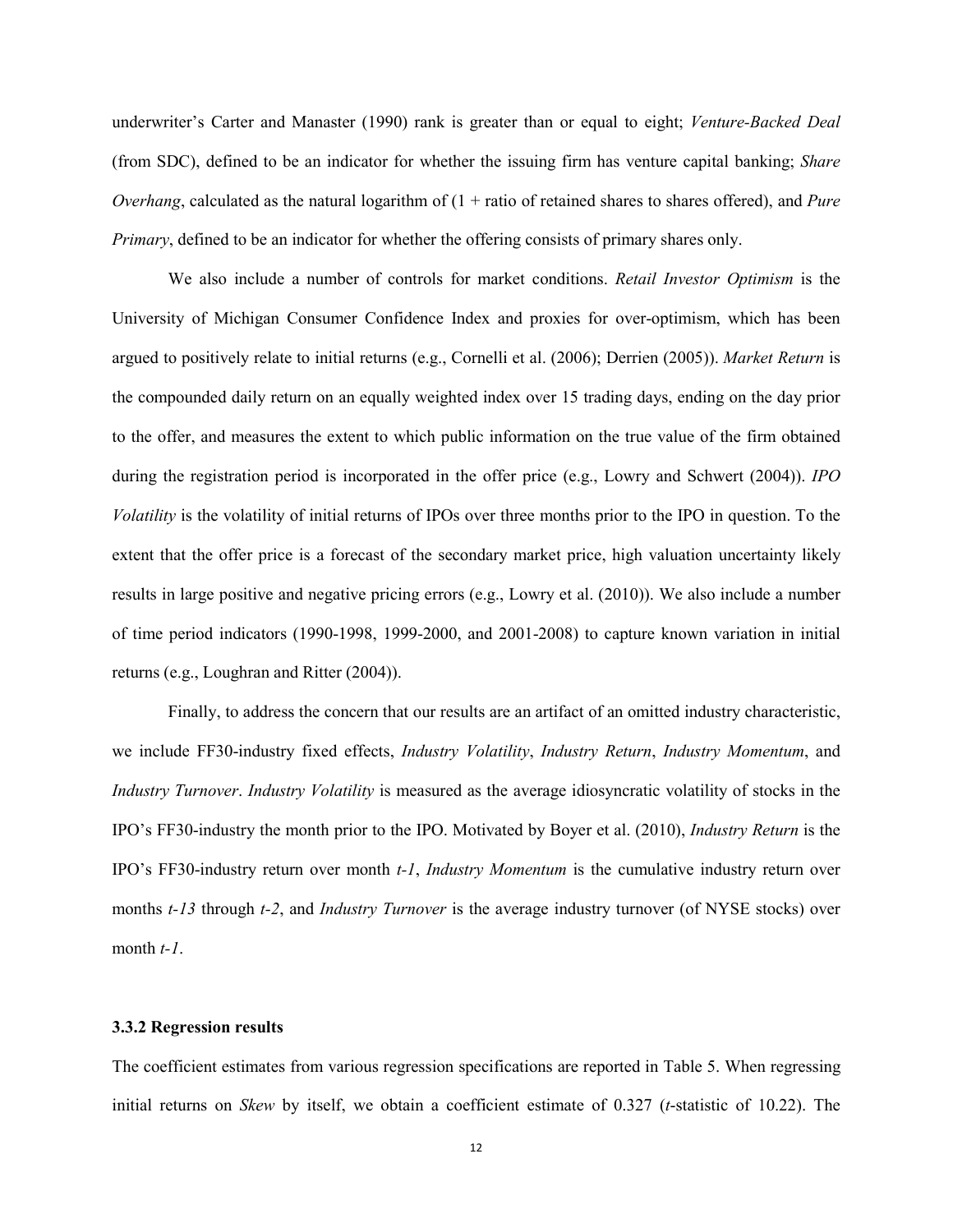coefficient estimate on *Skew* suggests that a one-standard deviation increase in *Skew* leads to a 4.45% increase in first-day returns. The coefficient estimate on *Skew* is consistent with the hypothesis that part of the IPO's initial return can be explained by investors' preferences for securities with lottery-like return distributions.

When controlling for market conditions, and firm- and deal characteristics, the coefficient estimate on *Skew* becomes 0.110 with a *t-*statistic of 4.44. The estimate suggests that a one-standard deviation increase in *Skew* leads to a 1.50% increase in initial returns, which is economically meaningful relative to the average initial return of 17.6%. The coefficient on *Coskewness* is insignificant. The positive and significant relation between measures of expected skewness and first-day returns, on one hand, and the insignificant relation between initial returns and measures of coskewness, on the other, suggests that the difference in skewness-preference between institutions and individuals is related to idiosyncratic skewness<sup>11</sup>

To further address concerns that our expected skewness estimator is proxying for valuation uncertainty, we partition *Skew* into positive and negative realizations. Past extreme returns within an industry may coincide with greater valuation uncertainty, but we would expect the relation to be roughly symmetric. In other words, valuation uncertainty, and therefore initial return, is likely to increase with both large positive and negative returns. On the other hand, the lottery perspective predicts the relation to be asymmetric, with large negative returns being associated with lower expected skewness and therefore lower initial returns. $12$ 

Table 5 reports estimates from a regression of initial returns on *Right Skew* and *Left Skew* separately, where *Right Skew* is measured similar to *Skew* as the difference between the 99th and 50th

<sup>&</sup>lt;sup>11</sup> The skewness effects implied by the regression coefficients are smaller than those implied by the results reported in Table 3. Part of the difference is the assumed linear specification. If we use a 3-group indicator variable for skewness more similar to the approach in Table 3, the difference in initial returns between the high- and lowskewness groups with all the controls is over 4% and statistically significant.

<sup>&</sup>lt;sup>12</sup> IPOs from industries with negative realizations of *Skew* still have positively skewed future returns (i.e. they are still lotteries), but their returns are less positively skewed than other IPOs.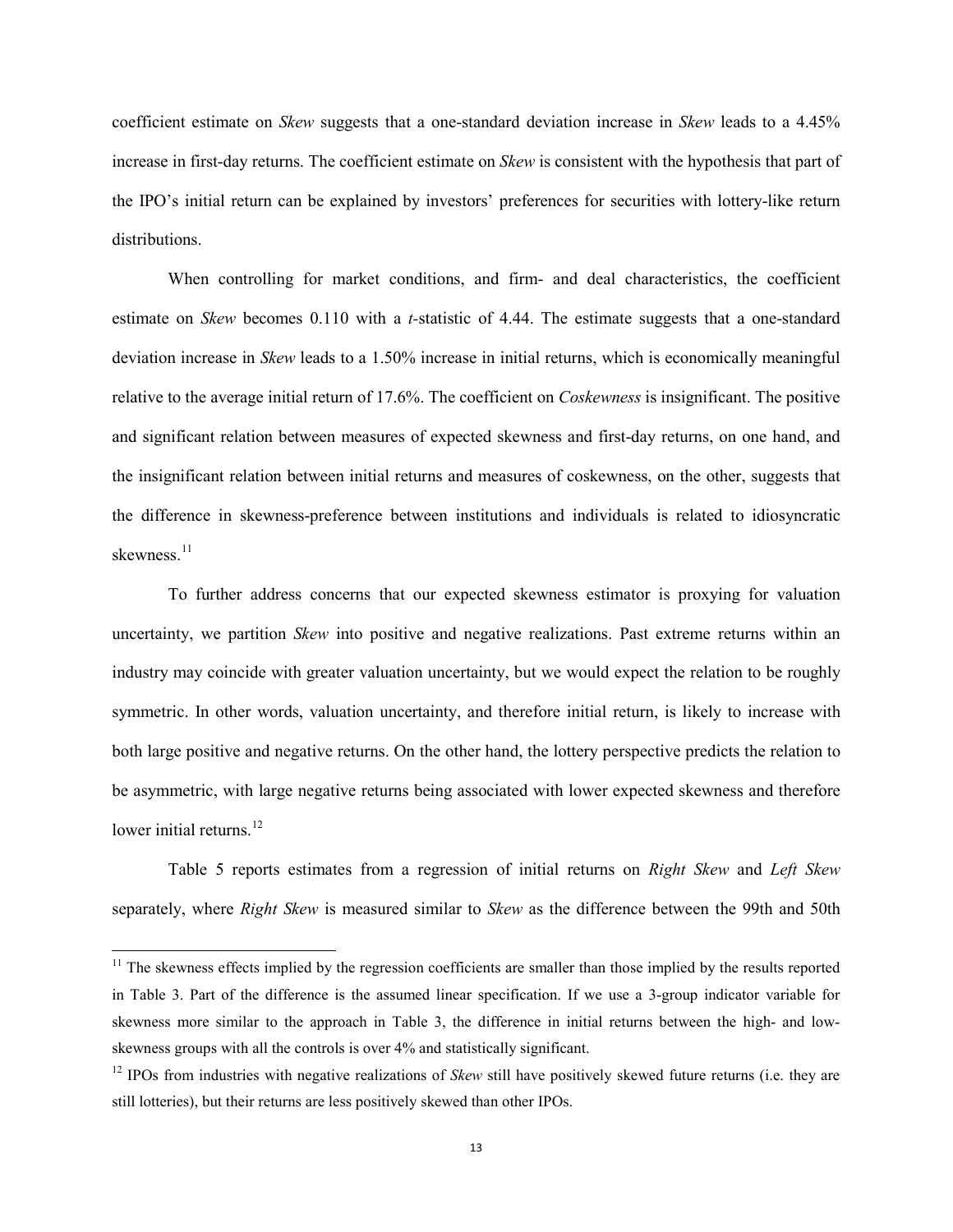percentile of the log monthly return distribution of stocks in the IPO's FF30-industry over the preceding three months, and *Left Skew* is difference between the 50th and the 1st percentile. The resulting coefficient estimates are 0.153 (*t*-statistic 4.05) for *Right Skew* and, more importantly, -0.120 (*t*-statistic - 3.35) for *Left Skew*. Together, the results imply that our skewness measure is proxying for lottery-like return distributions rather than valuation uncertainty.

The last column in Table 5 presents results when including controls for industry characteristics. The coefficient estimate on *Skew* becomes smaller in magnitude but with an estimate of 0.063 and a *t*statistic of 2.51 remains economically meaningful and statistically significant. In untabulated results, we also examine the relative effects of industry and market skewness (as in Table 4) in a regression context. When we include *Skew* and *Market-Skew* by themselves in the regression, the coefficients are 0.155 (*t*-stat 4.31) and 0.295 (*t*-stat 4.76), which suggests that first-day IPO returns are related to both cross-sectional and time series variation in the level of expected skewness. Including the full set of control variables results in coefficients of 0.120 (*t*-statistic = 3.92) on *Skew* and -0.114 (*t*-statistic = -2.05) on *Market-Skew*. Although the negative coefficient estimate on *Market-Skew* is surprising, the industry and market return controls which are responsible for the negative coefficient may themselves be related to expected skewness.

In Table 2 we provide evidence that our expected skewness measure correlates with subsequent realized idiosyncratic skewness. In untabulated results, we also directly examine the relation between initial returns and future ex post idiosyncratic skewness measured during the year following issuance (excluding the first-day return). The results are consistent with our hypothesis and the coefficients are similar in magnitude and statistically stronger. For example, a one standard deviation increase in ex ante *Skew* results in a (4.45%, 1.5%, 0.9%) higher first-day return (corresponding to columns 1, 3, and 7 in Table 5). The corresponding numbers when using ex post idiosyncratic skewness are 3.9%, 1.5%, and 1.1%.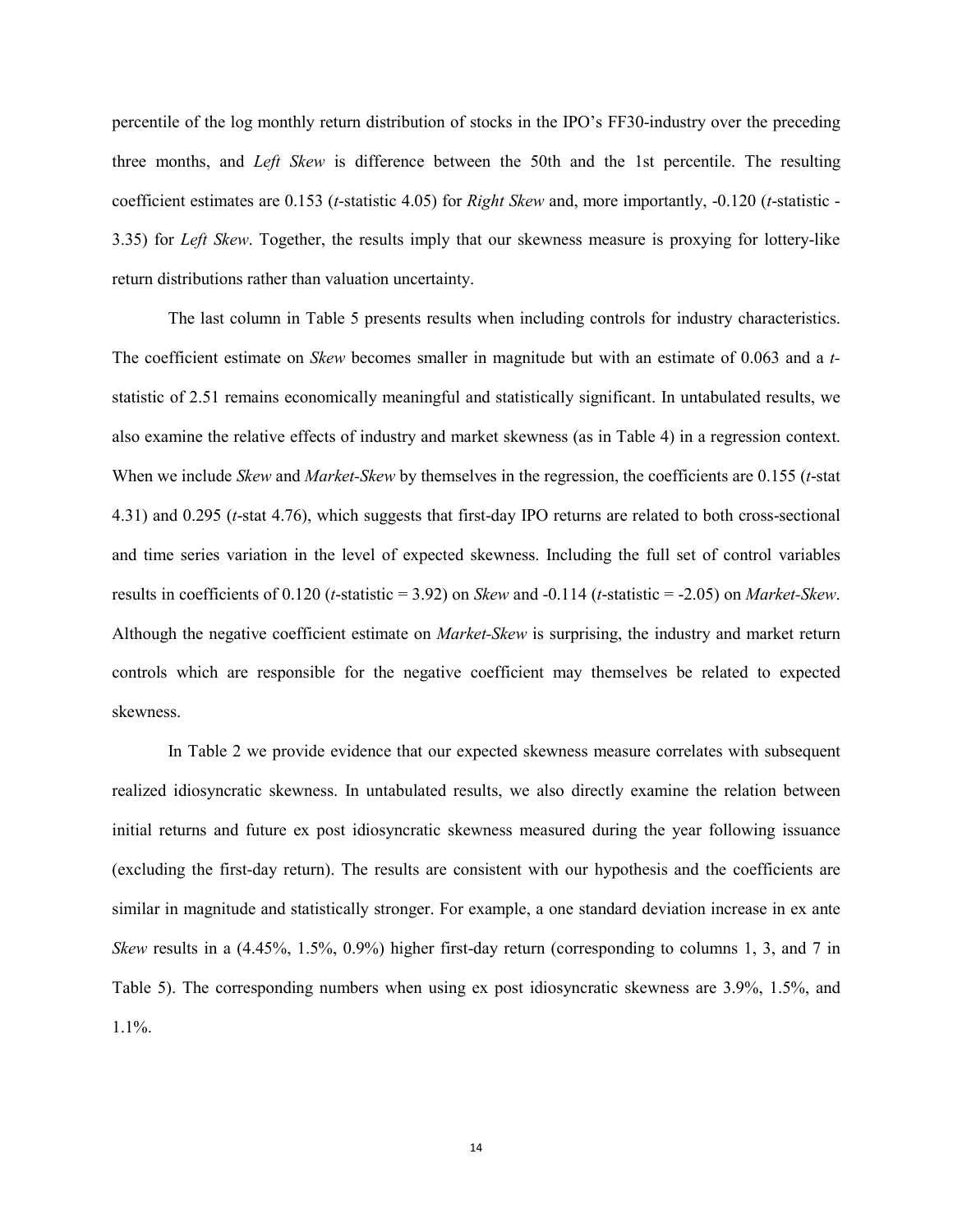In our last set of regressions, we examine the interaction effects of expected skewness with firm age and investor sentiment.<sup>13</sup> Firms that have been operating for many years are less likely to have a lottery-like return distribution; a breakthrough by one firm within an industry may thus have a smaller effect on an older firm's perceived upside potential. If industry skewness predominantly affects the perceived upside of young firms, then sorting IPOs on expected skewness should produce larger spreads in first-day returns for young firms. Investor optimism may also strengthen the effects of skewness preference on prices by decreasing investors' sensitivity to losses and increasing their willingness to hold undiversified positions in highly skewed securities (Barberis and Huang (2008)). In addition, optimism may lead investors to overestimate the dollar payoff of the low probability gain, thus amplifying the influence of skewness preference on prices.

We investigate the interaction effects by forming rank variables for expected skewness, age, and investor sentiment, based on the 33rd and 66th percentiles (i.e. each variable is a one, two, or three). In untabulated results, we find support for both conjectures. After including the controls as in Table 5, we find the difference in initial returns between high- and low-skewness IPOs is 2.4% higher for young firms than for old firms (*t*-stat 2.2). Similarly, the difference in initial returns between high- and low-skewness IPOs is 4.0% larger during periods of high consumer confidence than in periods of low consumer confidence (*t*-statistic = 3.27).<sup>14</sup>

<sup>13</sup> <sup>13</sup> We obtain data on firms' founding dates from Jay Ritter's website: http://bear.warrington.ufl.edu/ritter/ipodata.htm.

 $14$  In additional analysis, we explore whether first-day IPO returns can be linked to regional differences in gambling propensity. We draw from Kumar et al. (2010) that Catholics appear more prone to gambling than Protestants, and examine whether the skewness effect is stronger among IPOs with headquarters in counties with relatively high ratios of Catholics to Protestants (CP ratios). The results provide some support for this conjecture. We observe that the difference in average initial returns between high and low-skewness IPOs is 2% larger for IPOs with headquarters in counties with relatively high CP ratios (*t*-statistic = 1.70). Information on religious congregations by county and group was graciously provided by Oliver Spalt.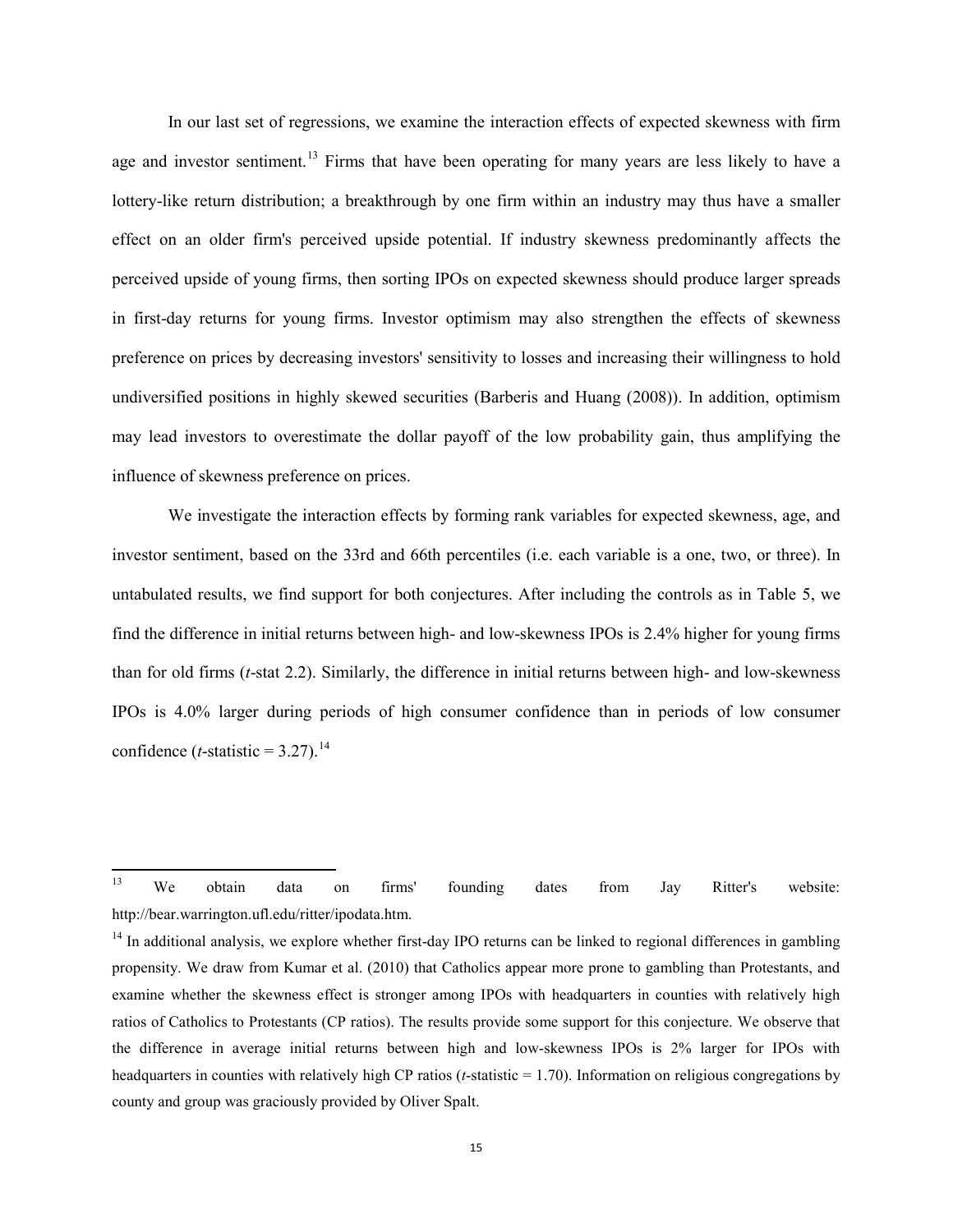#### **4 Additional Analysis**

### **4.1 Retail Investor Trading**

If individual investors exhibit a preference for securities with lottery-like features, the same measures of expected skewness that predict first-day IPO returns should also predict a larger fraction of trades initiated by individuals on the first day of trading. Following Ofek and Richardson (2003) among others, we assume that retail investors tend to trade in smaller dollar amounts and examine the relation between small buyer-initiated trades and expected skewness for IPOs.

Specifically, we estimate pooled regressions on the subsample of all IPOs between January of 1993 and August of 2000 that are covered by the TAQ database. The sample period is determined by the availability of the TAQ database and the difficulty of assigning trades after the New York Stock Exchange's conversion to decimals beginning in August of 2000. The dependent variable is the dollar value of trades that are small and buyer-initiated over the total dollar value of all trades, *Small-buys*. Trades are classified as small if their value is below \$10,000 (e.g., Lee (1992); Bessembinder and Kaufman (1997)). Trades are classified as buyer-initiated using the Lee and Ready (1991) algorithm. Our independent variables are: *Skew*, *Age*, *Coskewness*, *Internet*, *Nasdaq*, *NYSE*, *Ln(Proceeds), Retail Investor Optimism*, and *Market Return*. *T-*statistics are calculated using White (1980)'s heteroskedasticityconsistent method and are reported in parentheses.

The results are presented in Table 6. Consistent with our hypothesis, we observe a positive coefficient estimate on *Skew*. When regressing *Small-buys* on *Skew*, the coefficient estimate on *Skew* equals 0.056 (*t*-statistic of 5.29), suggesting that a one standard deviation increase in *Skew* leads to a 0.76% increase in *Small-buys* (which translates to a 0.82 standard deviation increase in *Small-buys*). After controlling for firm and deal characteristics and market conditions, the coefficient estimate on *Skew* becomes 0.049 (*t*-statistic of 4.92), which suggests that a one standard deviation increase in *Skew* leads to a 0.67% increase in *Small-buys*.

On average, 5.7% of the trades on the first day of trading are classified as small buyer-initiated trades. Aggarwal (2003) shows that institutions flip roughly 25% of their allocated shares in the first two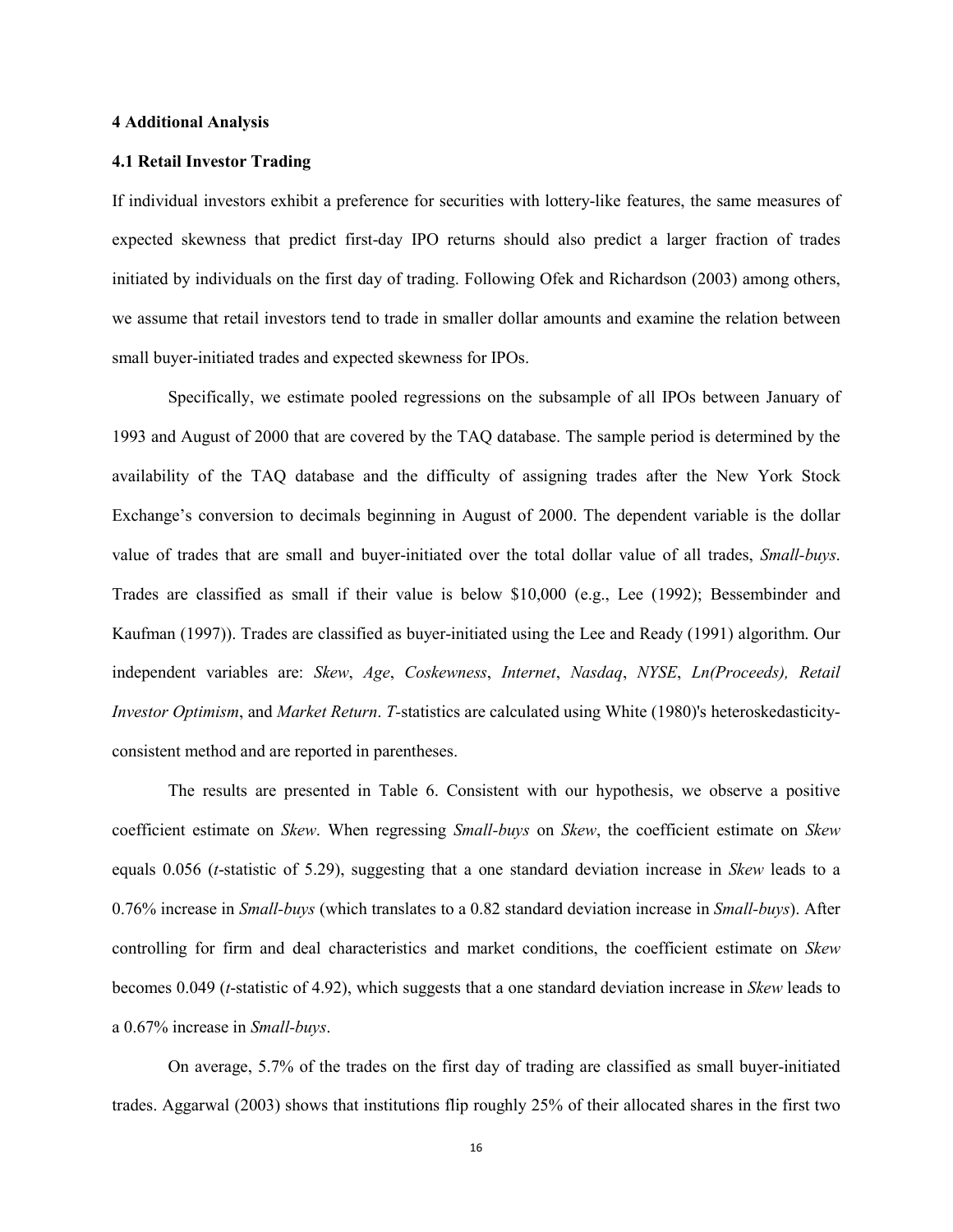days of trading, which indicates that *Small-buys* likely understates the exchange of shares between institutions and individuals. Taken together, our results suggest that high-skewness stocks experience an economically meaningful increase in flipping activity from institutions to individuals on the first day of trading.

#### **4.2 Long-Run Performance**

 $\overline{\phantom{0}}$ 

Our evidence suggests investors take positions in IPOs because they value the small chance of a very large positive return. Although our emphasis is on first-day returns, we examine longer-term performance to build support for our claim that large first-day returns for high-skewness firms are driven by high first day closing prices rather than low offer prices. If buying pressure by skewness-preferring investors causes IPOs to become overpriced, IPOs with higher expected skewness should not only experience larger firstday returns but also lower average subsequent returns. Ritter (1991) presents evidence that IPOs underperform over longer horizons, and more recently, Field and Lowry (2009) show underperforming firms tend to be more widely held by individuals. In this section, we investigate the relation between expected skewness at the time of the IPO and longer-term performance.<sup>15</sup>

We examine the long-run performance of high- and low-skewness IPOs relative to matching firms where returns are measured beginning with the closing price on the first-day of trading. Specifically, each IPO is matched with a non-issuing firm in the same size decile having the closest bookto-market ratio. Non-issuing firms are those that have been listed on NASDAQ/AMEX/NYSE for at least five years. We use NYSE firms only for determining the size decile breakpoints, and we use the closing market price on the first day of trading for the IPO and the market capitalization at the end of the previous month for the matching firm. Book-to-market ratios for IPOs are computed using the first recorded postissue book value and the post-issue market capitalization is calculated using the closing market price on

<sup>&</sup>lt;sup>15</sup> Kapadia (2006) finds related evidence that IPOs underperform during periods of high market skewness. Our emphasis here is on cross-sectional differences in performance rather than differences over time.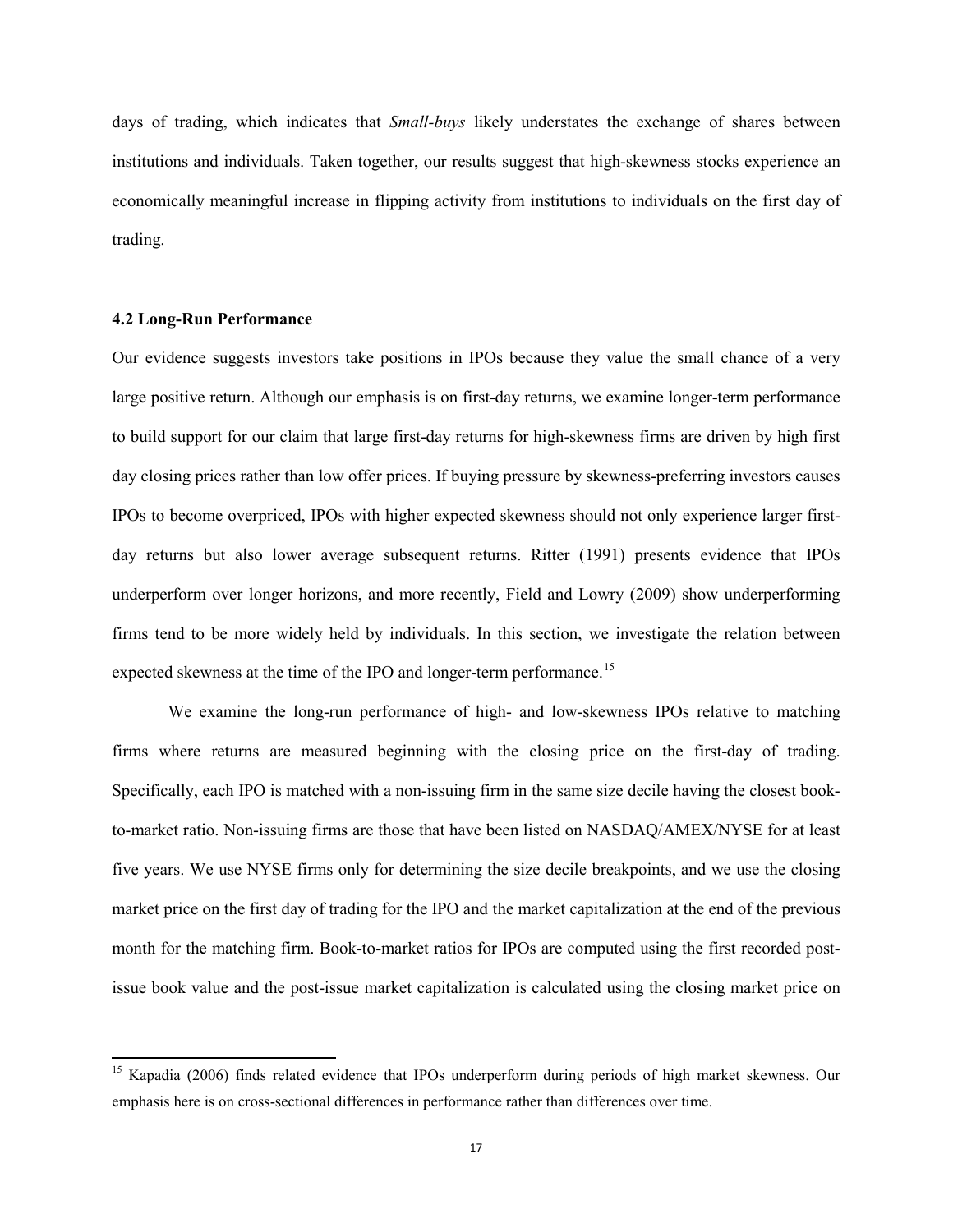the first CRSP-listed day of trading.<sup>16</sup> For the matching firms, we use the Compustat-listed book value of equity for the most recent fiscal year ending at least four months prior to the IPO date, along with the market capitalization at the close of trading at month-end prior to the month of the IPO with which it is matched.

Table 7 presents long-run returns of IPOs and their matching firms, as well as differences in performance. Regardless of the holding-period, style-matched returns monotonically decrease from low to high expected skewness IPOs. For example, IPOs in the bottom third of expected skewness do not significantly underperform their sample of matching firms in the three years following the issuance, whereas IPOs in the top third underperform by a statistically significant 17.54%. In the five years after the offering, the difference in abnormal returns between low and high-skewness IPOs grows to 31% and remains statistically significant. Combined with the finding that first-day returns for IPOs monotonically *increase* from low- to high expected skewness (Table 3), our results provide evidence that investors with a preference for highly positively skewed securities have price impact causing these securities to become overpriced and subsequently earn low average style-adjusted returns.

Table 7 also reports results from a calendar-time approach. At the end of every month, we form equally-weighted portfolios using all firms that have had an IPO during the previous 12/36/60 months (and their corresponding matching firms) and we compute the time-series mean of those monthly portfolio returns. Consistent with other work on IPOs (e.g., Loughran and Ritter (2000)), the evidence of long-horizon underperformance is generally weaker using a calendar-time approach, which suggests new issues tend to perform worse during IPO waves. The difference in style-matched returns between lowand high-skewness IPOs is no longer statistically significant. However, the results provide some support

<sup>&</sup>lt;sup>16</sup> We require IPOs to be covered by COMPUSTAT within twelve months of the offering. If a non-issuer gets delisted, the second-closest matching firm on the original IPO date is substituted, on a point-forward basis. If an issuing firm is delisted within a year, its return for that year is calculated by compounding the CRSP value-weighted market index for the rest of the year.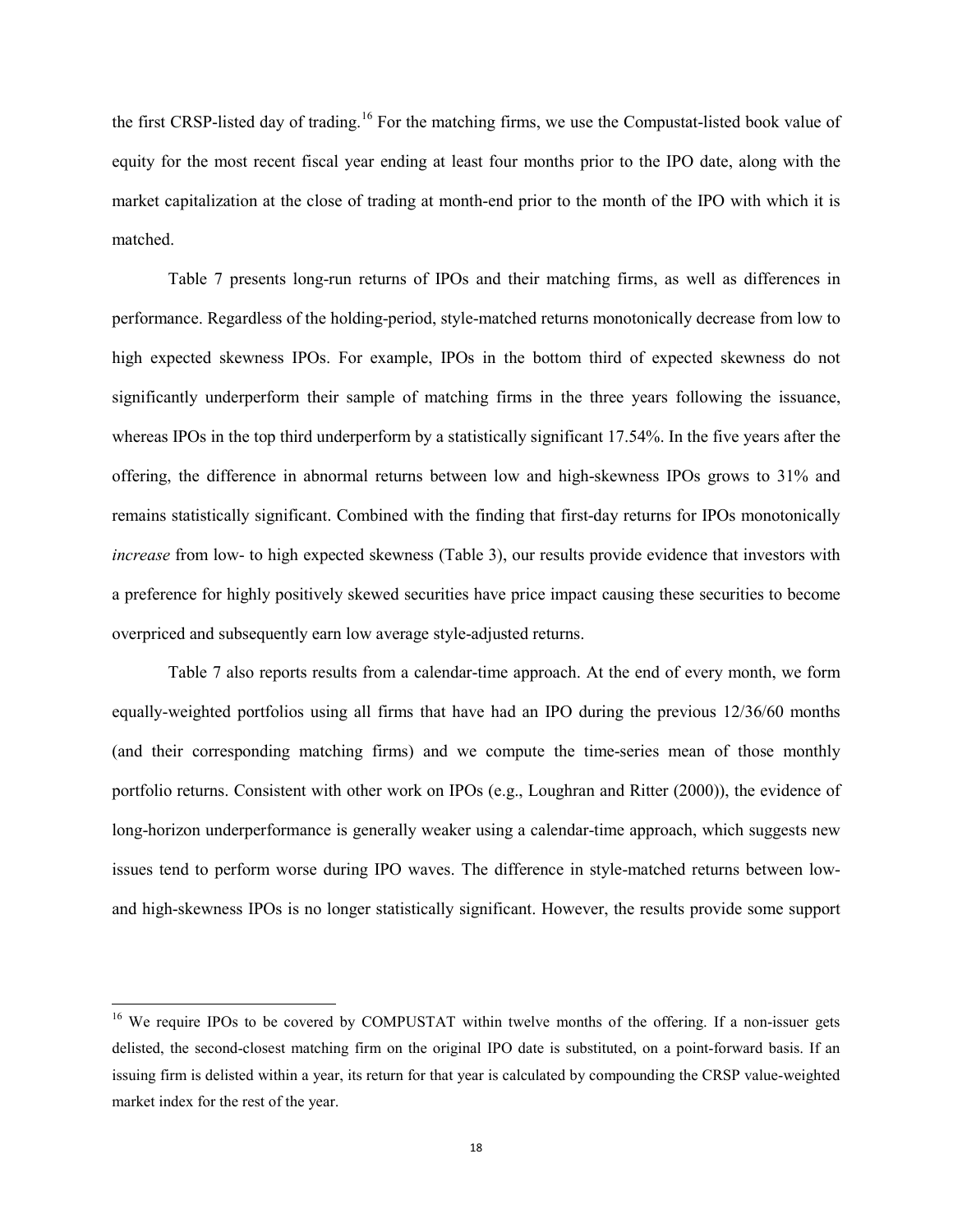for our hypothesis in that long-run performance is reliably negative only among the high-skewness group (for the three and five year holding periods). $^{17}$ 

# **5 Conclusion**

 $\overline{\phantom{0}}$ 

An important prediction of theoretical models that incorporate investors' propensity to overweight low probability gains is that securities with lottery-like features can become overpriced relative to the values implied by standard investor preferences (e.g., Brunnermeier and Parker (2005); Brunnermeier et al. (2007); Mitton and Vorkink (2007); Barberis and Huang (2008)). We argue that while individual investors overweigh low probability gains, institutional investors' preference for skewness may be better described by traditional expected utility preferences. To the extent that primary market participants do not fully incorporate individual investors' skewness preference when setting the offer price, examining the effect of an IPO's expected skewness on first-day returns provides an interesting setting to test the hypothesis that securities with lottery-like return distributions can become overpriced.

In our analysis, we use recent returns from industry peers to compute estimates of expected skewness for each IPO. We find that IPOs with high expected skewness experience significantly higher first-day returns than IPOs with low expected skewness. First-day returns for IPOs are related to both variation in expected skewness across industries as well as time-series variation in the level of skewness in the market. Moreover, the pricing effects are amplified during periods of high investor sentiment. High expected skewness is also associated with a greater shift in holdings from institutions to individuals. Finally, IPOs with high expected skewness on average earn more negative style-adjusted returns over the next one to five years. Taken together, the results suggest that skewness preference is an important incremental source of first-day IPO returns.

<sup>&</sup>lt;sup>17</sup> The results when measuring abnormal performance using the Fama-French three factors are similar in magnitude. For example, when forming portfolios based on firms with an IPOs in the previous three years, the monthly alpha for the low-skewness portfolio is -0.10% (*t*-statistic = -0.61); the monthly alpha for the high-skewness portfolio is - 0.30% (*t*-statistic =  $-1.85$ ).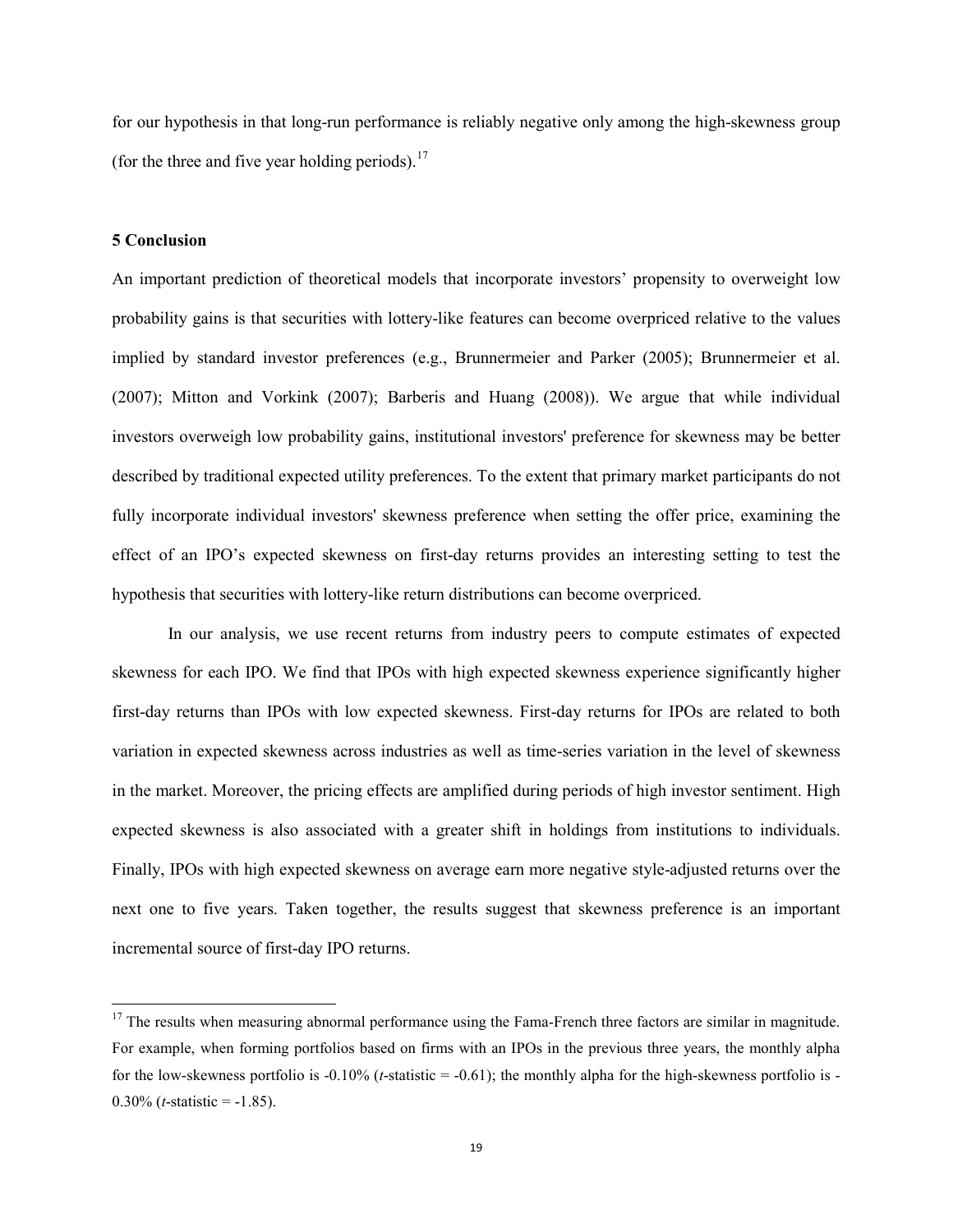#### **References**

- Aggarwal, Rajesh. 2003. Allocation of Initial Public Ffferings and flipping activity. *Journal of Financial Economics* **68** 111–135.
- Baker, Malcolm, JeffreyWurgler.2007. Investor sentiment in the stock market. *Journal of Economic Perspective* **21** 129–151.
- Bali, Turan G., Nusret Cakici, Robert F. Whitelaw. 2011. Maxing out: Stocks as lotteries and the crosssection of expected returns. *Journal of Financial Economics* **99** 427–446.
- Barberis, Nicholas, Ming Huang. 2008. Stocks as lotteries: The implications of probability weighting for security prices. *American Economic Review* **98** 2066–2100.
- Baron, David P. 1982. A model of the demand for investment banking advising and distribution services for new issues. *Journal of Finance* **37** 955–976.
- Battalio, Robert H., Richard R. Mendenhall. 2005. Earnings expectations, investor trade size, and anomalous returns around earnings announcements. *Journal of Financial Economics* **77** 289–319.
- Beatty, Randolph P., Jay Ritter. 1986. Investment banking, reputation and underpricing of Initial Public Offerings. *Journal of Financial Economics* **15** 213–232.
- Bessembinder, Hendrik, Herbert M. Kaufman. 1997. A comparison of trade execution costs for NYSE and NASDAQ-listed stocks. *Journal of Financial and Quantitative Analysis* **32** 287–310.
- Boyer, Brian H., Todd Mitton, Keith Vorkink. 2010. Expected idiosyncratic skewness. *Review of Financial Studies* **23** 169–202.
- Brunnermeier, Markus K., Christian Gollier, Jonathan A. Parker. 2007. Optimal beliefs, asset prices, and the preference for skewed returns. *American Economic Review* **95** 159–165.
- Brunnermeier, Markus K., Jonathan A. Parker. 2005. Optimal expectations. *American Economic Review*  **95** 1092–1118.
- Carter, Richard, Steven Manaster. 1990. Initial Public Offerings and underwriter reputation. *Journal of Finance* **45** 1045–1067.
- Cornelli, Francesca, David Goldreich, Alexander Ljungqvist. 2006. Investor sentiment and pre-IPO markets. *Journal of Finance* **61** 1187–1216.
- Derrien, Francois. 2005. IPO pricing in "hot" market conditions: Who leaves money on the table? *Journal of Finance* **60**(1) 487–521.
- Dorn, Daniel. 2009. Does sentiment drive the retail demand for IPOs? *Journal of Financial and Quantitative Analysis* **44** 85–108.
- Fama, Eugene F., Kenneth R. French. 1993. Common risk factors in the returns on stocks and bonds. *Journal of Financial Economics* **33** 3–56.
- Field, Laura C., Jonathan M. Karpoff. 2002. Takeover defenses of IPOrms. *Journal of Finance* 57 1857–1889.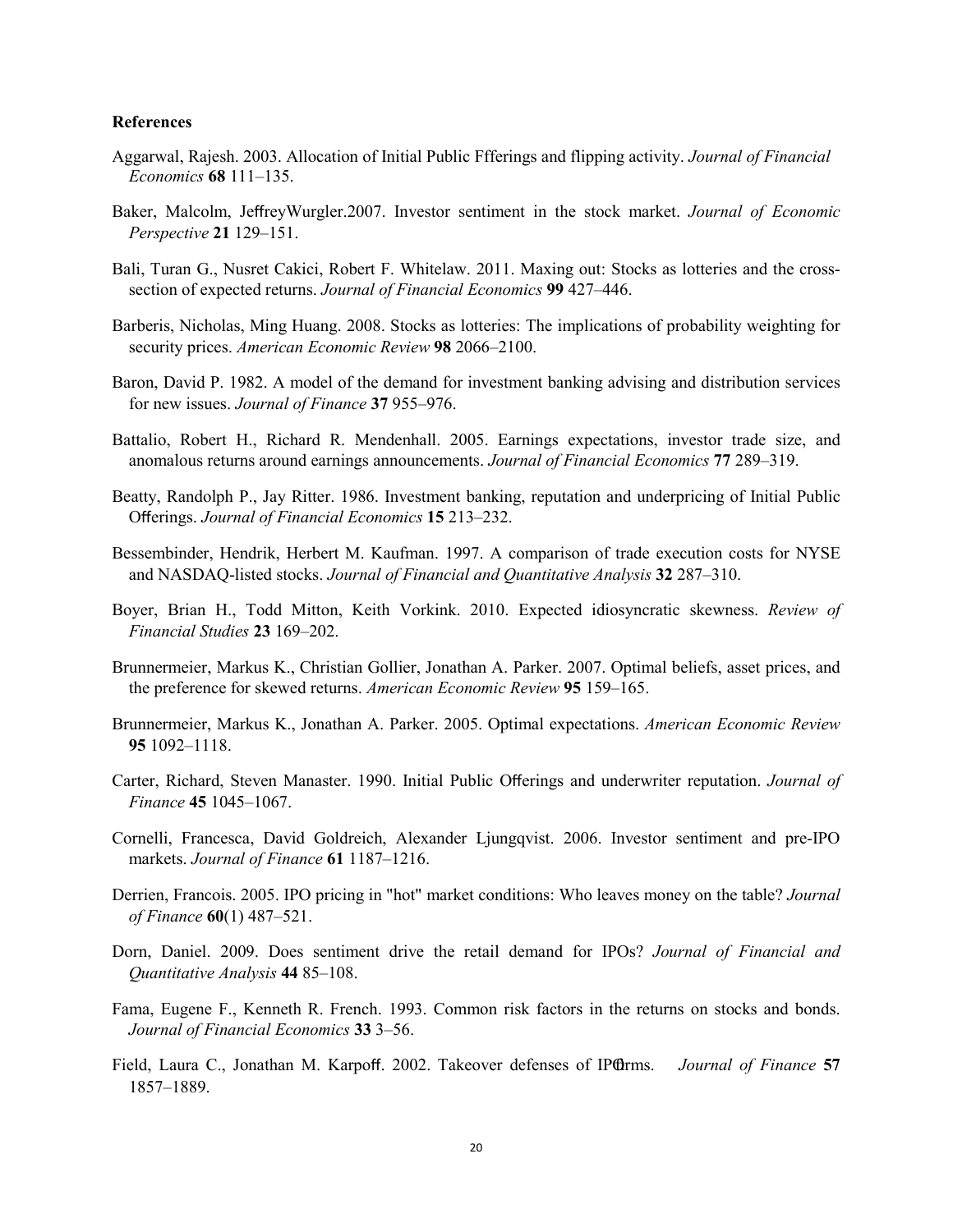- Field, Laura C., Michelle Lowry. 2009. Institutional versus individual investment in IPOs: The importance of firm fundamentals. *Journal of Financial and Quantitative Analysis* **44** 489–516.
- Grinblatt, Mark, Matti Keloharju. 2001. What makes investors trade? *Journal of Finance* **56** 589–616.
- Harvey, Campbell R., Akhtar Siddique. 2000. Conditional skewness in asset pricing tests. *Journal of Finance* **55** 1263–1295.
- He, Xuming, Feifang Hu. 2002. Markov chain marginal bootstrap. *Journal of the American Statistical Association* **97** 783–795.
- Kahneman, Daniel, Amos Tversky. 1979. Prospect theory: An analysis of decision under risk. *Econometrica* **47** 263–291.
- Kahneman, Daniel, Amos Tversky. 1992. Advances in prospect theory: Cumulative representation of uncertainty. *Journal of Risk and Uncertainty* **5** 297–323.
- Kapadia, Nishad. 2006. The next Microsoft? Skewness,idiosyncratic volatility, and expected returns.
- Kraus, Alan, Robert H. Litzenberger. 1976. Skewness preference and the valuation of risk assets. *Journal of Finance* **31** 1085–1100.
- Kumar, Alok. 2005. Institutional skewness preferences and the idiosyncratic skewness premium.
- Kumar, Alok. 2009. Who gambles in the stock market? *Journal of Finance* **64** 1889–1933.
- Kumar, Alok, Jeremy Page, Oliver Spalt. 2010. Religious beliefs, gambling attitudes, and hancial market outcomes.
- Lee, Charles M. C. 1992. Earnings news and small traders: An intraday analysis. *Journal of Accounting and Economics* **15** 265–302.
- Lee, Charles M. C., Mark J. Ready. 1991. Inferring trade direction from intraday data. *Journal of Finance*  **46** 733–746.
- Ljungqvist, Alexander, Vikram Nanda, Rajdeep Singh. 2006. Hot markets, investor sentiment, and IPO pricing. *Journal of Business* **79** 1667–1702.
- Loughran, Tim, Jay R. Ritter. 2000. Uniformly least powerful tests of market efficiency. *Journal of Financial Economics* **55** 361–389.
- Loughran, Tim, Jay R. Ritter. 2004. Why has IPO underpricing changed over time? *Financial Management* **33** 5–37.
- Lowry, Michelle, Micah S. Officer, G. William Schwert. 2010. The variability of IPO initial returns. *Journal of Finance* **65** 425–465.
- Lowry, Michelle, G. William Schwert. 2004. Is the IPO pricing process efficient? *Journal of Financial Economics* **71** 3–26.
- Lowry, Michelle, Susan Shu. 2002. Litigation risk and IPO underpricing. *Journal of Financial Economics*  **65** 309–336.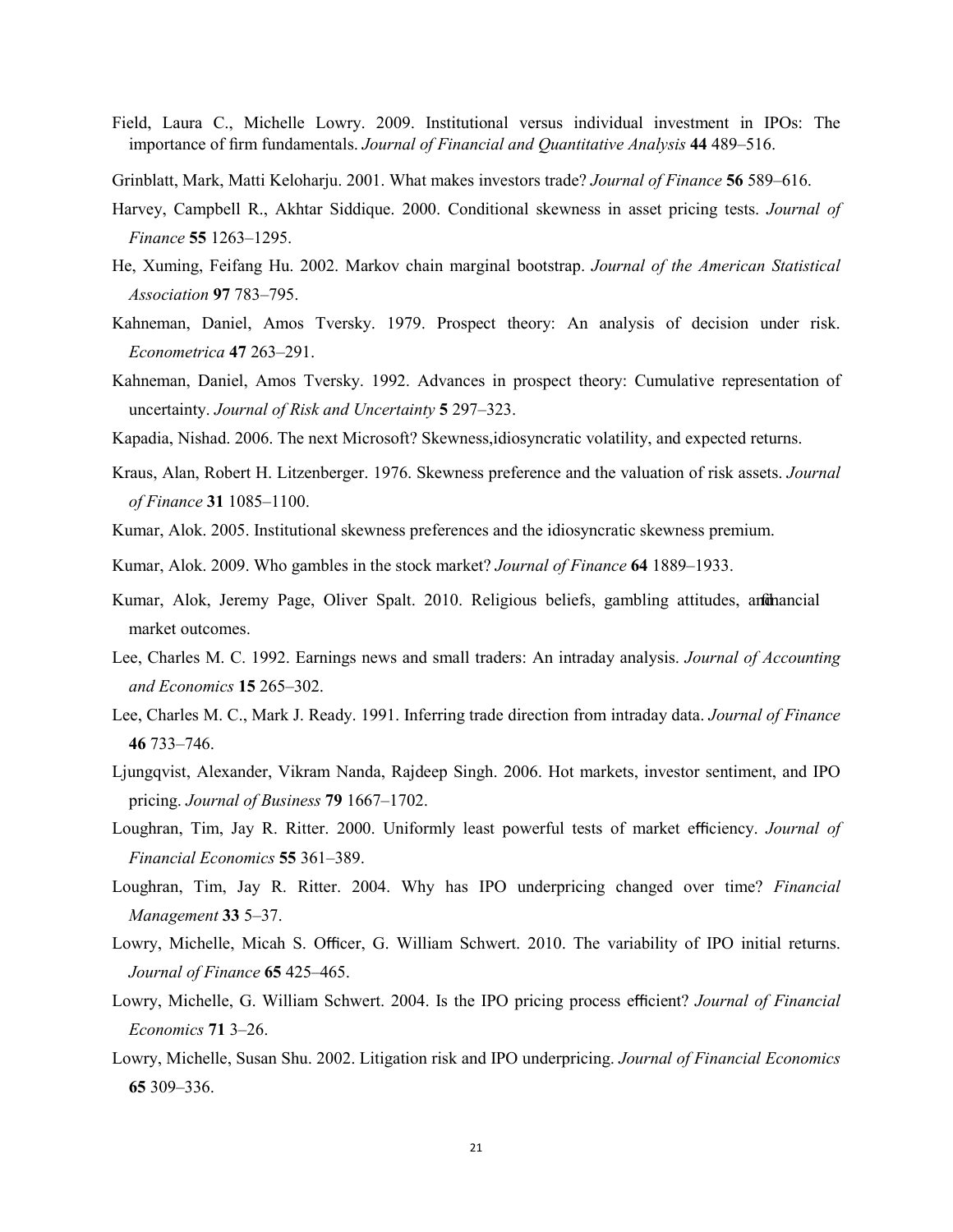- Mitton, Todd, Keith Vorkink. 2007. Equilibrium underdiversification and the preference for *skew*¬ness. *Review of Financial Studies* **20** 1255–1288.
- Neumann, John von, Oskar Morgenstern. 1944. Theory of Games and Economic Behavior. Princeton University Press, Princeton, NJ.
- Newey, Whitney K., Kenneth D. West. 1987. A simple, positive semi-definite, heteroskedasticity and autocorrelation consistent covariance matrix. *Econometrica* **55** 703–708.
- Ofek, Eli, Matthew Richardson. 2003. Dotcom mania: The rise and fall of internet stock prices. *Journal of Finance* **58** 1113–1137.
- Purnanandam, Amiyatosh K., Bhaskaran Swaminathan. 2004. Are IPOs really underpriced? *Review of Financial Studies* **17** 811–848.
- Ritter, Jay R. 1991. The long-run performance of Initial Public Offerings. *Journal of Finance* **46** 3–27.
- Ritter, Jay R., Ivo Welch. 2002. A review of IPO activity, pricing, and allocations. *Journal of Finance* **57** 1795–1828.
- Rock, Kevin. 1986. Why new issues are underpriced. *Journal of Financial Economics* **15** 187–212.
- Tinic, Seha M. 1988. Anatomy of the IPOs of common stock. *Journal of Finance* **43** 789–822.
- White, Halbert. 1980. A heteroskedasticity-consistent covariance matrix estimator and a direct test for heteroskedasticity. *Econometrica* **48** 817–838.
- Zhang, Yijie. 2006. Individual skewness and the cross-section of average stock returns.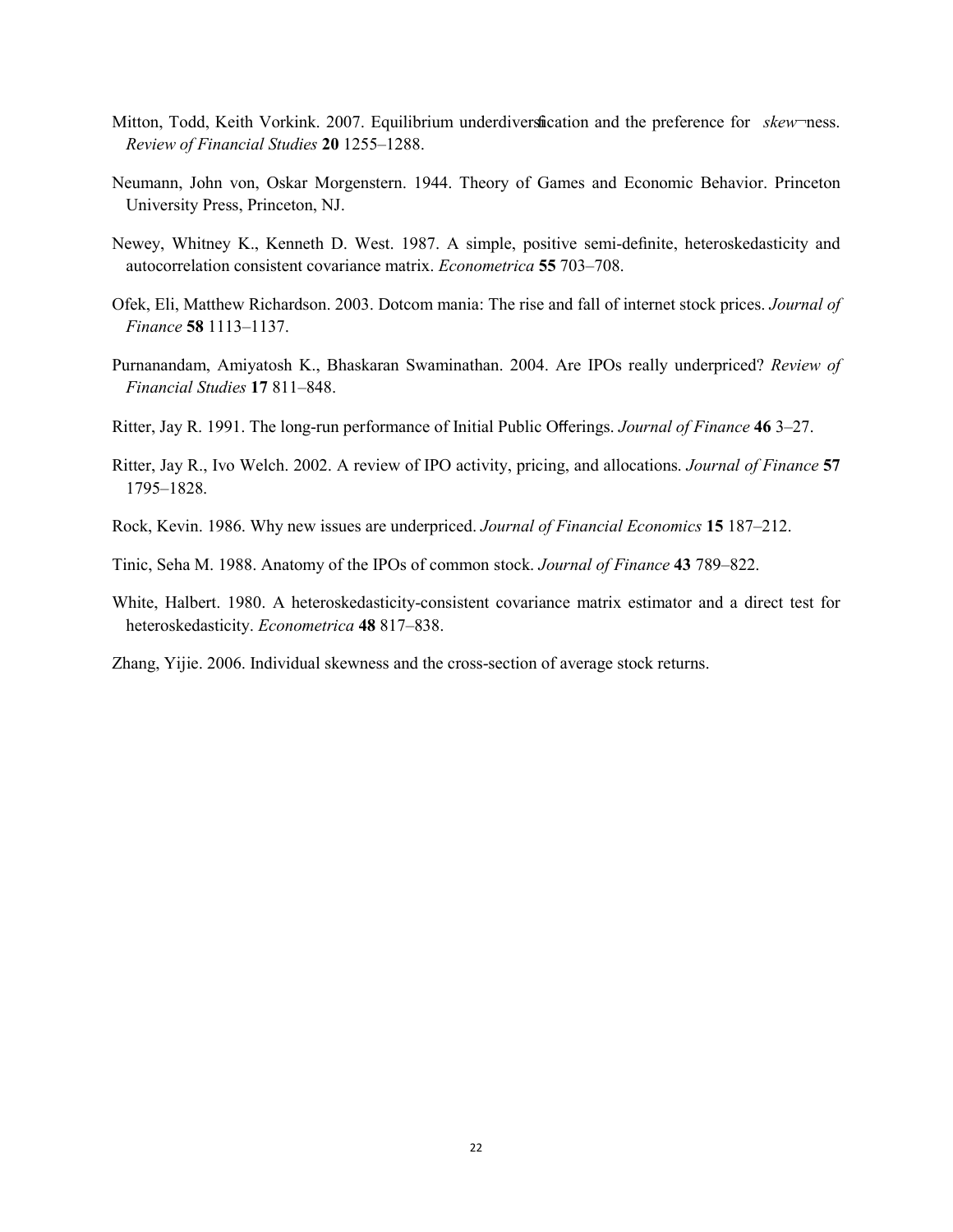## Table 1 Predictive power of estimator for expected skewness

This table reports average (ex post) idiosyncratic skewness of IPOs sorted on estimates of expected skewness. The sample includes all IPOs between 1975 and 2008 that are traded on NASDAQ/AMEX/NYSE. In Panel A, (ex post) idiosyncratic skewness is calculated using daily excess stock returns relative to the Fama-French three-factor model (1993). In Panel B, (ex post) idiosyncratic skewness is calculated using residuals from a regression of daily excess stock returns on daily excess market returns and daily excess market returns squared. Estimates of expected skewness are calculated as  $Skew = \frac{(P_{99} - P_{50}) - (P_{50} - P_1)}{(P_{99} - P_1)}$ , where  $P_j$  is the  $j$ <sup>th</sup> percentile of the log monthly return distribution across all stocks within the IPO's FF30industry over three months preceding the month of the offering. Each month, we rank IPOs in ascending order on the basis of estimated expected skewness (excluding IPOs postdating the respective IPOs) and form three equally-weighted portfolios. Portfolios are held for one, three, six, or twelve months. We report equally-weighted average idiosyncratic skewnesses (postranking-skewness) for each portfolio, as well as differences across portfolios. *T*-statistics are reported in parentheses where standard errors are Newey-West adjusted with 24 lags.

|                             | Post-Ranking-Skewness |          |          |           |  |  |
|-----------------------------|-----------------------|----------|----------|-----------|--|--|
|                             | 1-month               | 3-months | 6-months | 12-months |  |  |
| Panel A: Three-Factor-Model |                       |          |          |           |  |  |
| Low                         | 0.253                 | 0.329    | 0.342    | 0.373     |  |  |
|                             | (15.14)               | (16.44)  | (15.70)  | (15.73)   |  |  |
| Medium                      | 0.311                 | 0.398    | 0.435    | 0.433     |  |  |
|                             | (16.35)               | (17.10)  | (16.67)  | (17.01)   |  |  |
| High                        | 0.347                 | 0.432    | 0.451    | 0.502     |  |  |
|                             | (14.97)               | (16.17)  | (14.68)  | (13.85)   |  |  |
| $\Delta$ (High-Low)         | 0.094                 | 0.102    | 0.109    | 0.129     |  |  |
|                             | (3.30)                | (3.08)   | (2.88)   | (3.04)    |  |  |
| Panel B: Market-Model       |                       |          |          |           |  |  |
| Low                         | 0.258                 | 0.324    | 0.335    | 0.365     |  |  |
|                             | (14.27)               | (15.56)  | (15.01)  | (15.17)   |  |  |
| Medium                      | 0.323                 | 0.388    | 0.417    | 0.410     |  |  |
|                             | (15.44)               | (16.09)  | (15.88)  | (16.21)   |  |  |
| High                        | 0.375                 | 0.434    | 0.434    | 0.486     |  |  |
|                             | (15.33)               | (15.94)  | (14.13)  | (13.38)   |  |  |
| $\Delta$ (High-Low)         | 0.116                 | 0.110    | 0.099    | 0.121     |  |  |
|                             | (3.82)                | (3.21)   | (2.60)   | (2.84)    |  |  |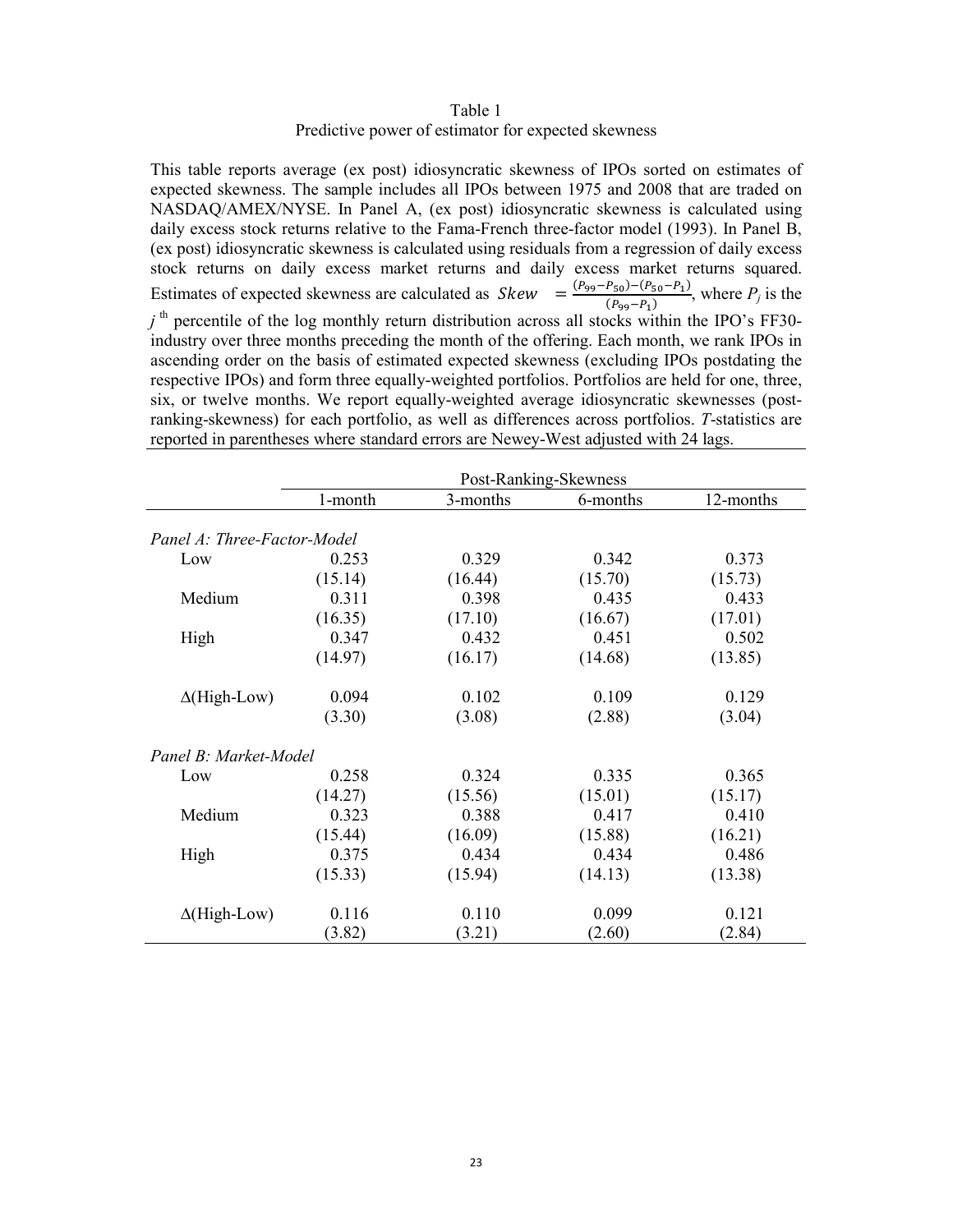# Table 2 Industry distribution of IPOs from 1975 to 2008

This table reports the number of IPOs by FF30-industry and the fraction of those falling into the low, medium, and high expected skewness portfolios. We assign IPOs to the skewness portfolios as described in Table 1.

|                |                                                 |                | <b>Expected Skewness</b> |                          |      |
|----------------|-------------------------------------------------|----------------|--------------------------|--------------------------|------|
|                |                                                 | N              | Low                      | Mediu<br>m               | High |
| $\mathbf{1}$   | <b>Food Products</b>                            | 101            | 45%                      | 27%                      | 29%  |
| $\overline{2}$ | Beer and Liquor                                 | 20             | 65                       | 20                       | 15   |
| 3              | <b>Tobacco Products</b>                         | $\overline{2}$ | 100                      | $\overline{\phantom{a}}$ |      |
| $\overline{4}$ | Recreation                                      | 200            | 44                       | 28                       | 29   |
| 5              | Printing and Publishing                         | 74             | 41                       | 34                       | 26   |
| 6              | <b>Consumer Goods</b>                           | 93             | 40                       | 22                       | 39   |
| 7              | Apparel                                         | 56             | 55                       | 20                       | 25   |
| 8              | Healthcare, Medical Equipment, Pharmaceuticals  | 957            | 31                       | 38                       | 31   |
| 9              | Chemicals                                       | 79             | 28                       | 35                       | 37   |
| 10             | Textiles                                        | 39             | 44                       | 31                       | 26   |
| 11             | <b>Construction and Construction Materials</b>  | 168            | 47                       | 29                       | 24   |
| 12             | <b>Steel Works</b>                              | 72             | 39                       | 35                       | 26   |
| 13             | Fabricated Products and Machinery               | 199            | 30                       | 43                       | 28   |
| 14             | <b>Electrical Equipment</b>                     | 249            | 27                       | 34                       | 40   |
| 15             | Automobiles and Trucks                          | 55             | 45                       | 18                       | 36   |
| 16             | Aircraft, Ships, and Railroad Equipment         | 36             | 42                       | 14                       | 44   |
| 17             | Precious Metals, Non-Metallic, and Metal Mining | 19             | 42                       | 37                       | 21   |
| 18             | Coal                                            | 8              | 25                       | 38                       | 38   |
| 19             | Petroleum and Natural Gas                       | 197            | 37                       | 29                       | 34   |
| 20             | <b>Utilities</b>                                | 49             | 45                       | 27                       | 29   |
| 21             | Communication                                   | 316            | 42                       | 31                       | 27   |
| 22             | Personal and Business Services                  | 1,762          | 33                       | 45                       | 22   |
| 23             | <b>Business Equipment</b>                       | 913            | 32                       | 42                       | 25   |
| 24             | Business Supplies and Shipping Containers       | 58             | 45                       | 19                       | 36   |
| 25             | Transportation                                  | 207            | 51                       | 27                       | 22   |
| 26             | Wholesale                                       | 386            | 47                       | 31                       | 22   |
| 27             | Retail                                          | 460            | 52                       | 37                       | 12   |
| 28             | Restaurants, Hotels, Motels                     | 209            | 53                       | 27                       | 21   |
| 29             | Banking, Insurance, Real Estate, Trading        | 991            | 49                       | 30                       | 21   |
|                | Observations                                    | 7,975          | 39                       | 36                       | 25   |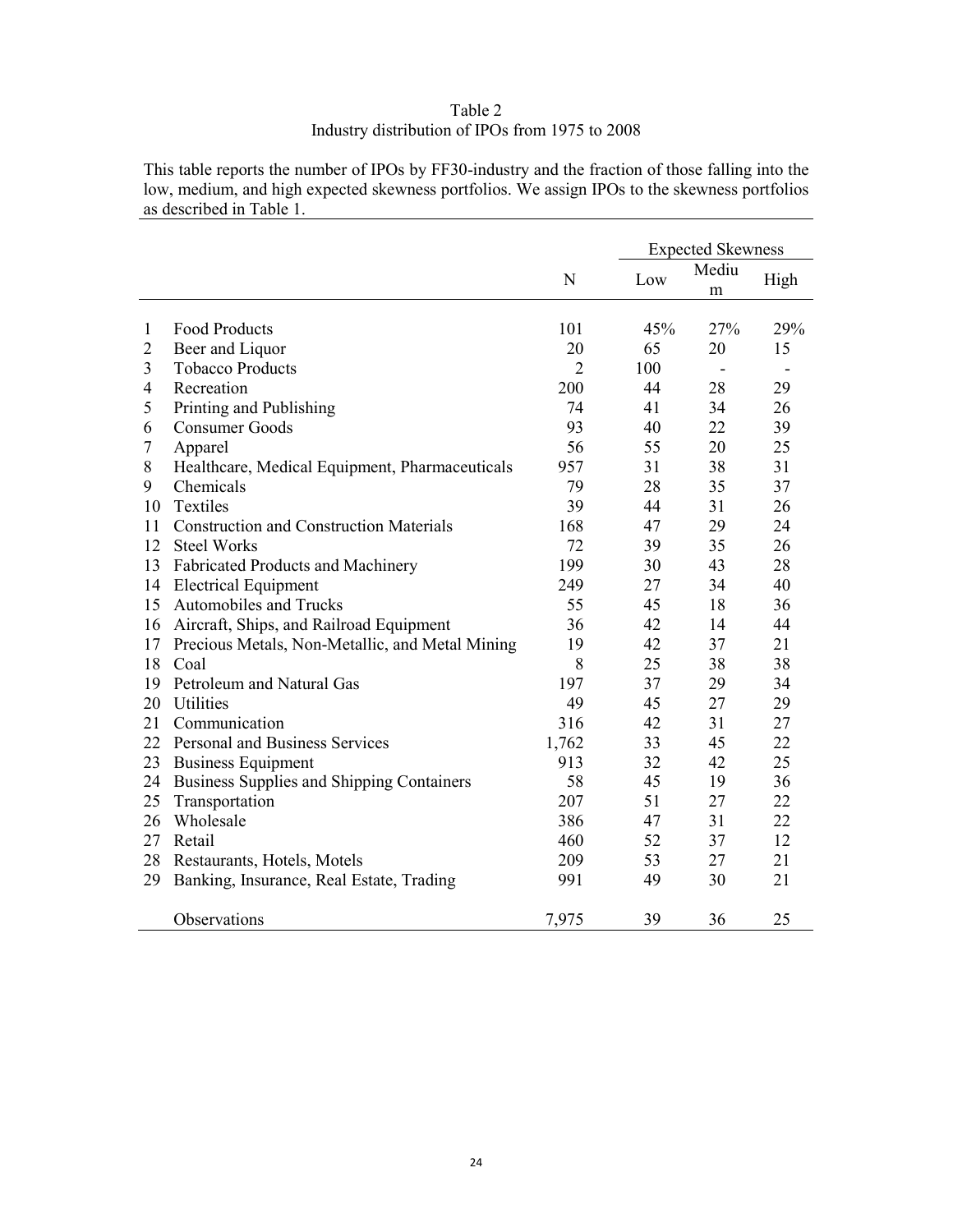Table 3 First-day returns on IPOs and expected skewness

This table reports average (median) first-day returns of IPOs sorted on estimates of expected skewness. The first-day return is calculated as the return from offer price to closing market price on the first day of trading. We calculate estimates of expected skewness and assign IPOs to low, medium, and high expected skewness portfolios as described in Table 1. Panel A reports the pooled average (median) initial return of IPOs falling into the low, medium, and high expected skewness portfolios. In Panel B, we compute the average (median) initial return of low, medium, and high skewness IPOs separately for each year, and we report the timeseries average of the annual means (medians). *T*-statistics are calculated using White's (1980) heteroskedasticity-consistent method and are reported in parentheses; in Panel A, the *t*-statistic for the median initial return is calculated using the heteroskedasticity-consistent Markov-chain marginal bootstrap method of He and Hu (2002).

|                        | Mean Initial Return | Median Initial Return | Observations |
|------------------------|---------------------|-----------------------|--------------|
| Panel A: Pooled        |                     |                       |              |
| Low                    | 11.44%              | 4.17%                 | 3,120        |
| Medium                 | 18.55               | 7.50                  | 2,868        |
| High                   | 25.78               | 9.09                  | 1,987        |
|                        |                     |                       |              |
| $\Delta$ (High-Low)    | 14.34<br>(11.15)    | 4.92<br>(8.98)        |              |
| Panel B: Calendar Time |                     |                       |              |
| Low                    | 10.86               | 5.15                  | 32           |
| Medium                 | 15.49               | 9.01                  | 30           |
| High                   | 16.88               | 9.81                  | 30           |
|                        |                     |                       |              |
| $\Delta$ (High-Low)    | 6.00<br>(2.84)      | 4.49<br>(3.03)        |              |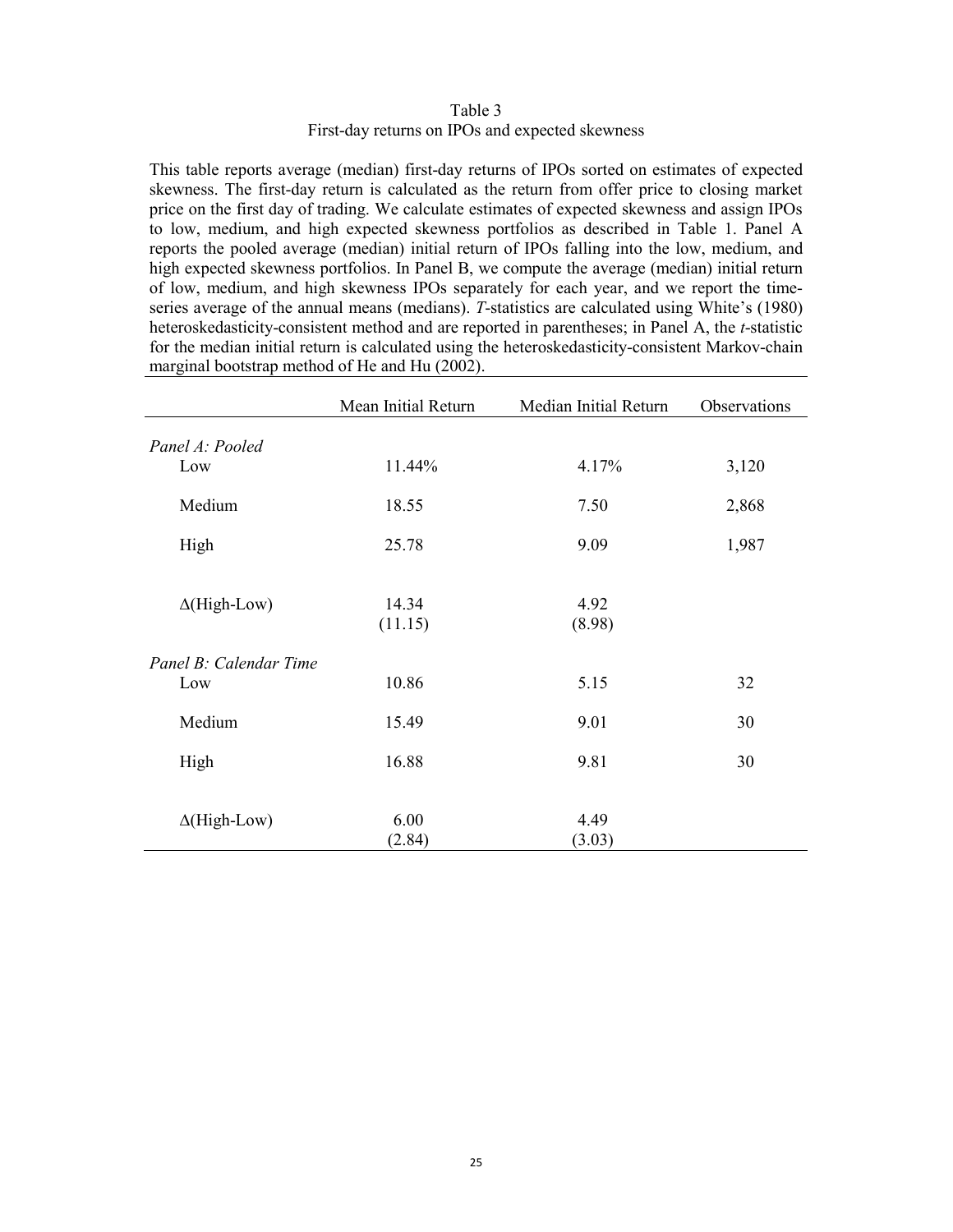# Table 4 First-day returns on IPOs and expected skewness – Market vs. Industry

This table reports average first-day returns for IPOs sorted on estimates of market and industry skewness. The initial return is calculated as the return from offer price to closing market price on the first day of trading. We calculate estimates of expected (industry) skewness as described in Table 1. We calculate estimates of expected market skewness as  $Market - Skew =$  $\frac{(P_{99}-P_{50})-(P_{50}-P_1)}{(P_{99}-P_1)}$ , where  $P_j$  is the *j*<sup>th</sup> percentile of the log return distribution across all stocks over three months preceding the IPO. Each month, we rank IPOs sequentially in ascending order on the basis of estimated expected market skewness and estimated expected industry skewness (excluding IPOs postdating the respective IPOs) and form nine equally-weighted portfolios. For each portfolio, we report the average initial returns. *T*-statistics are calculated using White's (1980) heteroskedasticity-consistent method and are reported in parentheses.

|                     | Skew             |                |                 |                 |                 |
|---------------------|------------------|----------------|-----------------|-----------------|-----------------|
|                     | All              | Low            | Medium          | High            | $\Delta$        |
| Market-Skew         |                  |                |                 |                 |                 |
| Low                 | 13.81%           | 11.69%         | 11.43%          | 18.69%          | 7.00%<br>(4.85) |
| Medium              | 14.83            | 10.65          | 16.94           | 17.72           | 7.07<br>(4.70)  |
| High                | 28.21            | 21.18          | 29.15           | 37.13           | 15.94<br>(5.03) |
| $\Delta$ (High-Low) | 14.40<br>(10.56) | 9.48<br>(6.18) | 17.71<br>(6.95) | 18.44<br>(5.89) |                 |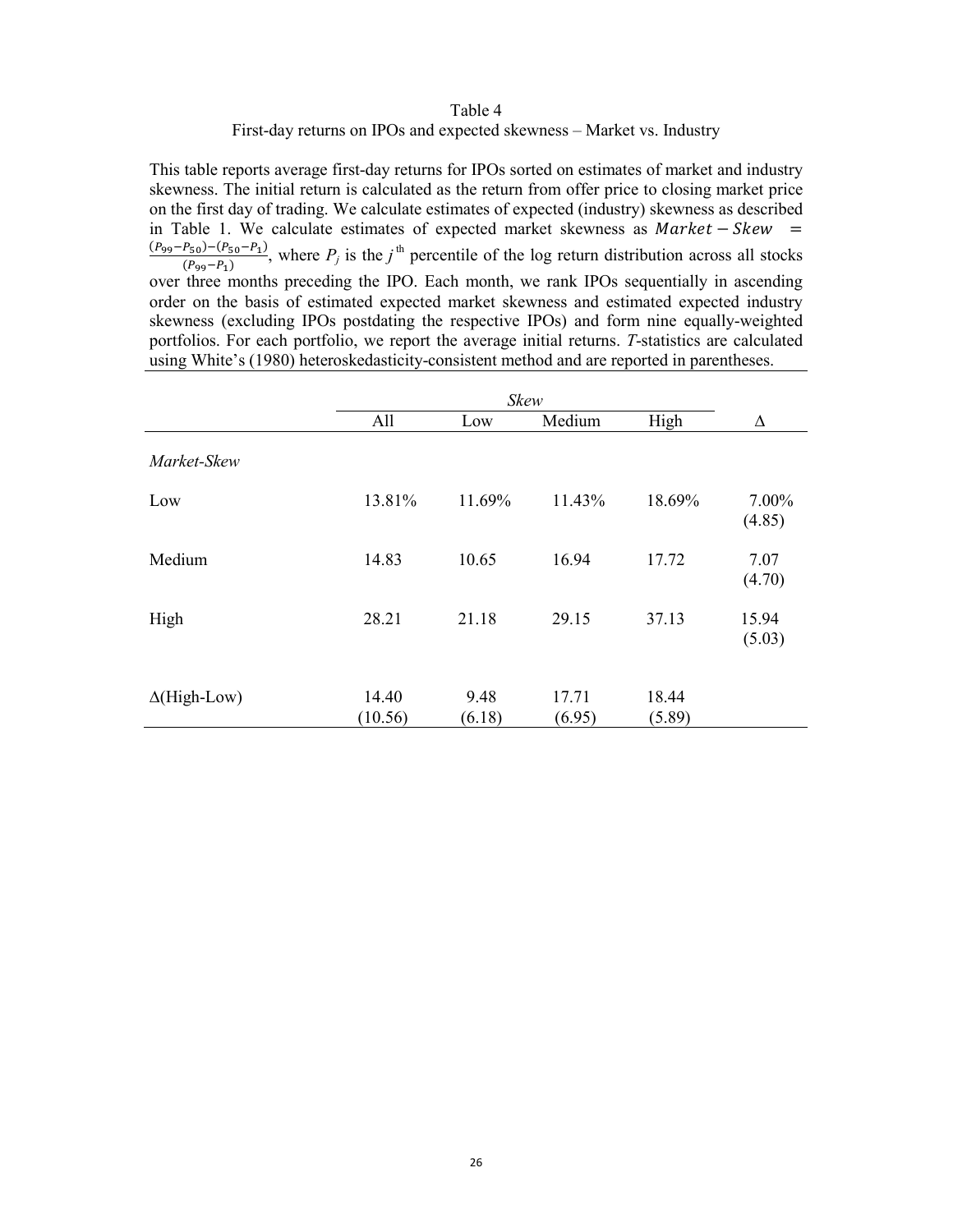| Table 5                                                              |  |
|----------------------------------------------------------------------|--|
| First-day returns on IPOs and expected skewness: Regression approach |  |

This table reports coefficient estimates from pooled regressions of first-day returns on measures of expected skewness. The initial return is calculated as the return from offer price to closing market price on the first day of trading. *Skewness* is the estimate of expected skewness as described in Table 1. *Right Skewness* is the difference between the  $99<sup>th</sup>$  and  $50<sup>th</sup>$  percentile of the monthly return distribution of stocks in the IPO's FF30-industry over the preceding three months, and *Left Skewness* is the difference between the 50<sup>th</sup> and 1<sup>st</sup> percentile. The set of control variables are described in the text. *T*-statistics are calculated using White's (1980) heteroskedasticity-consistent method. We do not report the intercept.

|                                 | Coef. | $t$ -stat      | Coef.    | $t$ -stat      | Coef.    | $t$ -stat      | Coef.    | $t$ -stat |
|---------------------------------|-------|----------------|----------|----------------|----------|----------------|----------|-----------|
| <b>Firm Characteristics</b>     |       |                |          |                |          |                |          |           |
| <b>Skewness</b>                 | 0.327 | (10.22)        | 0.110    | (4.44)         |          |                | 0.063    | (2.51)    |
| <b>Right Skewness</b>           |       |                |          |                | 0.153    | (4.05)         |          |           |
| Left Skewness                   |       |                |          |                | $-0.120$ | $(-3.35)$      |          |           |
| Age                             |       |                | $-0.001$ | $(-5.84)$      | $-0.001$ | $(-5.84)$      | $-0.001$ | $(-5.08)$ |
| Coskewness                      |       |                | 0.000    | (0.36)         | 0.000    | (0.38)         | 0.000    | (0.26)    |
| Internet                        |       |                | 0.278    | (6.96)         | 0.277    | (6.94)         | 0.268    | (6.82)    |
| Nasdaq                          |       |                | 0.073    | (4.58)         | 0.072    | (4.55)         | 0.068    | (4.17)    |
| <b>NYSE</b>                     |       |                | 0.028    | (1.56)         | 0.028    | (1.59)         | 0.035    | (1.97)    |
| <b>Deal Characteristics</b>     |       |                |          |                |          |                |          |           |
| Ln(Proceeds)                    |       |                | 0.015    | (3.11)         | 0.015    | (3.12)         | 0.013    | (2.85)    |
| Price Adjustment                |       |                | 0.375    | (7.45)         | 0.375    | (7.46)         | 0.369    | (7.48)    |
| Share Overhang                  |       |                | 0.088    | (10.66)        | 0.088    | (10.44)        | 0.085    | (10.42)   |
| Pure Primary                    |       |                | 0.004    | (0.74)         | 0.004    | (0.67)         | 0.016    | (2.66)    |
| Venture-Backed Deal             |       |                | 0.007    | (0.86)         | 0.006    | (0.69)         | 0.010    | (1.16)    |
| Top-Tier Underwriter            |       |                | $-0.008$ | $(-0.95)$      | $-0.008$ | $(-1.00)$      | $-0.005$ | $(-0.55)$ |
| Market Characteristics          |       |                |          |                |          |                |          |           |
| Retail Inv. Optimism            |       |                | 0.002    | (6.24)         | 0.002    | (6.34)         | 0.001    | (4.05)    |
| Market Return                   |       |                | 1.326    | (9.85)         | 1.333    | (9.96)         | 1.018    | (7.55)    |
| <b>IPO Volatility</b>           |       |                | 0.327    | (5.09)         | 0.304    | (4.84)         | 0.241    | (3.98)    |
| $Y(1990-1998)$                  |       |                | 0.015    | (2.19)         | 0.014    | (1.91)         | 0.017    | (2.09)    |
| $Y(1999-2000)$                  |       |                | 0.024    | (0.49)         | 0.025    | (0.51)         | 0.043    | (0.86)    |
| $Y(2001-2008)$                  |       |                | $-0.023$ | $(-1.94)$      | $-0.021$ | $(-1.74)$      | 0.006    | (0.31)    |
| <b>Industry Characteristics</b> |       |                |          |                |          |                |          |           |
| <b>Industry Return</b>          |       |                |          |                |          |                | 0.497    | (5.06)    |
| <b>Industry Momentum</b>        |       |                |          |                |          |                | 0.161    | (6.62)    |
| <b>Industry Volatility</b>      |       |                |          |                |          |                | 0.313    | (1.38)    |
| <b>Industry Turnover</b>        |       |                |          |                |          |                | 0.013    | (0.81)    |
| Industry Fixed Eff.             |       | N <sub>o</sub> |          | N <sub>0</sub> |          | N <sub>0</sub> |          | Yes       |
| Adj. R-squared                  |       | 0.013          |          | 0.310          |          | 0.311          |          | 0.330     |
| Observations                    |       | 7,975          |          | 7,603          |          | 7,603          |          | 7,603     |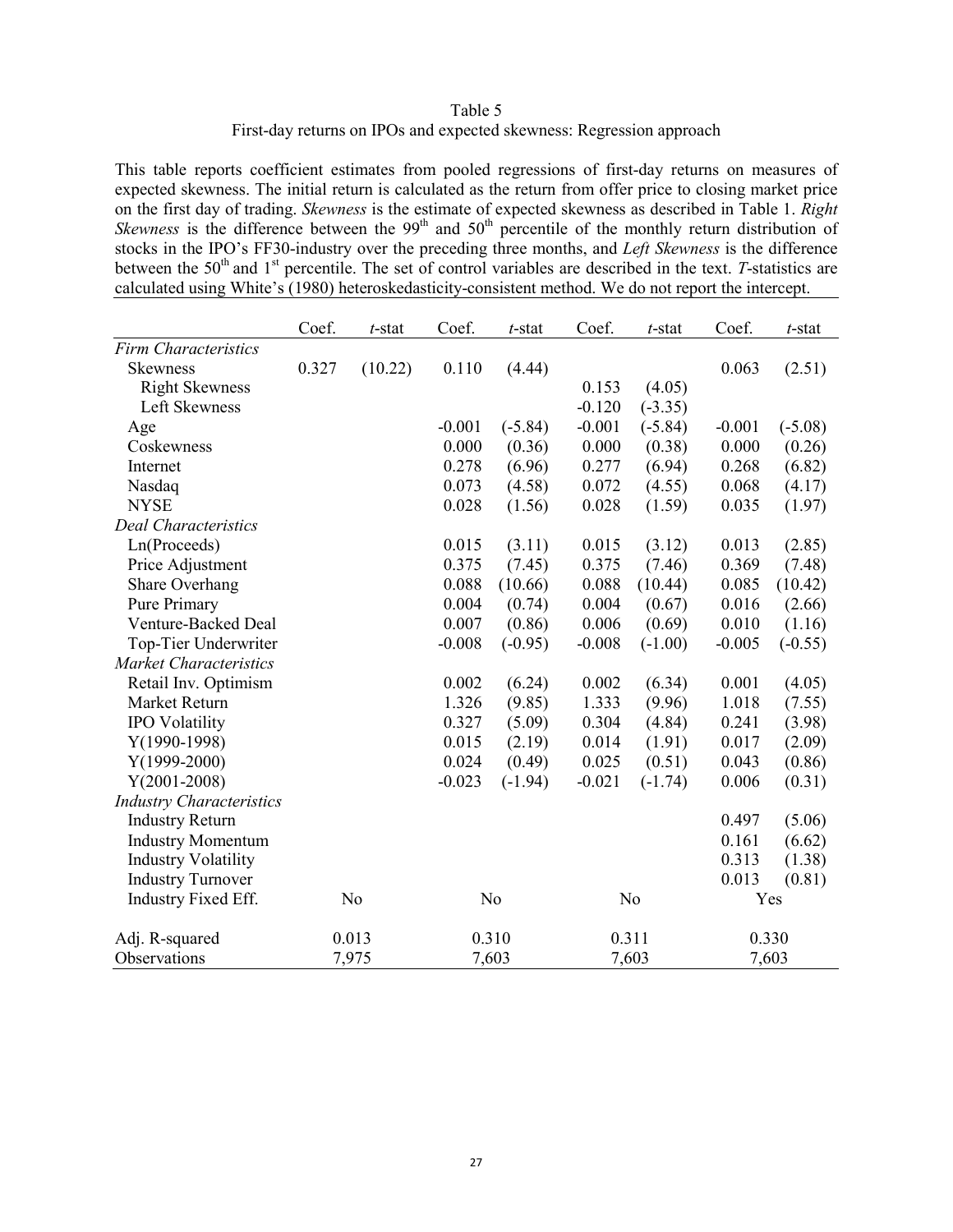# Table 6 Trades in IPOs and expected skewness

This table reports coefficient estimates from pooled regressions of small trades in IPOs on measures of expected skewness. The dependent variable is the dollar value of trades that are small and buyer-initiated over the total dollar value of trades. Trades are classified as small if their value is below \$10,000. *Skewness* is the estimate of expected skewness as described in Table 1. The control variables are described in the text. *T*-statistics are calculated using White's (1980) heteroskedasticity-consistent method and are reported in parentheses. We do not report the intercept.

|                                | Coef.          | $t$ -stat | Coef.          | $t$ -stat  |
|--------------------------------|----------------|-----------|----------------|------------|
| <b>Skewness</b>                | 0.056          | (5.29)    | 0.049          | (4.92)     |
| Age                            |                |           | $-0.000$       | $(-2.33)$  |
| Coskewness                     |                |           | $-0.000$       | $(-0.21)$  |
| Internet                       |                |           | 0.067          | (12.31)    |
| Nasdaq                         |                |           | $-0.005$       | $(-0.39)$  |
| <b>NYSE</b>                    |                |           | $-0.006$       | $(-0.46)$  |
| Ln(Proceeds)                   |                |           | $-0.026$       | $(-10.72)$ |
| Retail Investor Optimism       |                |           | 0.002          | (12.31)    |
| Market Return                  |                |           | 0.022          | (0.51)     |
|                                |                |           |                |            |
| Adj. R-squared<br>Observations | 0.006<br>3,320 |           | 0.161<br>3,211 |            |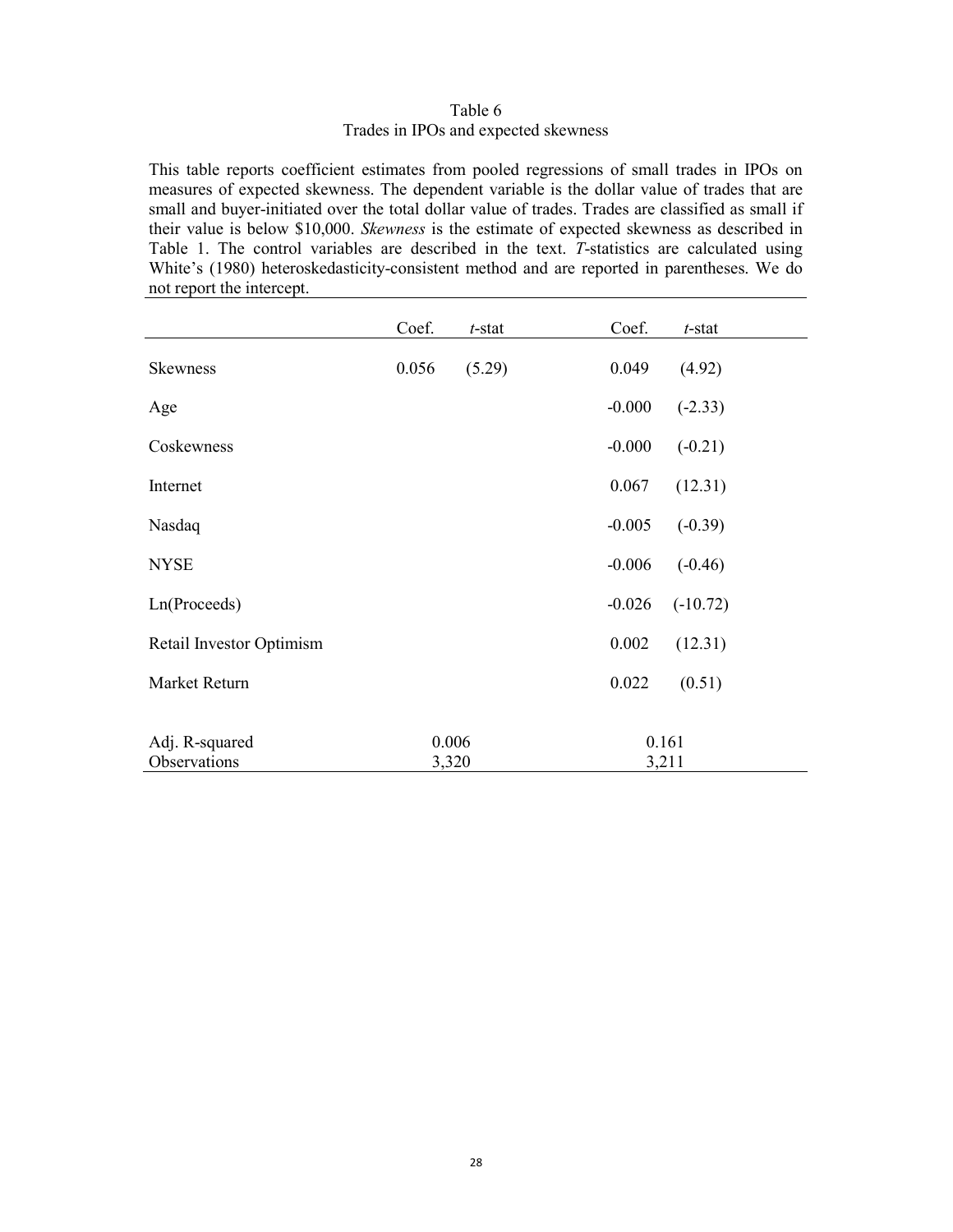Table 7 Expected skewness and long-run performance of IPOs

This table reports the performance of IPOs and style-matched stocks during the first five years after issuance. We calculate estimates of expected skewness and assign IPOs to low, medium, and high expected skewness portfolios as described in Table 1. Each IPO is matched with a non-issuing firm in the same size decile having the closest book-to-market ratio. Panel A reports equally-weighted average cumulative percentage returns on IPOs and style-matched stocks during the first five years after issuing. Panel B reports average monthly calendar returns of equally-weighted portfolios including IPOs (and style-matched stocks) that have gone public in the prior one year, three years or five years. *T*-statistics are calculated using White's (1980) heteroskedasticity-consistent method and are reported in parentheses.

| Skew                                                     |                | $1st$ year | $3rd$ year | $5th$ year |
|----------------------------------------------------------|----------------|------------|------------|------------|
| Low                                                      | IPO firms      | 10.89%     | 36.16%     | 60.98%     |
|                                                          | Matching firms | 9.34       | 37.36      | 65.86      |
|                                                          | Difference     | 1.55       | $-1.20$    | $-4.88$    |
|                                                          |                | (0.85)     | $(-0.26)$  | $(-0.41)$  |
|                                                          | Observations   | 2,792      | 2,692      | 2,101      |
| Medium                                                   | IPO firms      | 6.95       | 24.88      | 54.95      |
|                                                          | Matching firms | 6.57       | 28.99      | 64.71      |
|                                                          | Difference     | 0.39       | $-4.11$    | $-9.76$    |
|                                                          |                | (0.20)     | $(-0.87)$  | $(-1.09)$  |
|                                                          | Observations   | 2,686      | 2,608      | 2,027      |
| High                                                     | IPO firms      | $-0.71$    | 5.46       | 36.11      |
|                                                          | Matching firms | 9.31       | 23.00      | 72.14      |
|                                                          | Difference     | $-10.02$   | $-17.54$   | $-36.03$   |
|                                                          |                | $(-4.14)$  | $(-4.20)$  | $(-3.78)$  |
|                                                          | Observations   | 1,907      | 1,882      | 1,434      |
| $\Delta(Difference_{High}$ - Difference <sub>Low</sub> ) |                | $-11.57$   | $-16.35$   | $-31.15$   |
|                                                          |                | $(-3.82)$  | $(-2.64)$  | $(-2.05)$  |

*Panel A: Cumulative Percentage Returns*

*Panel B: Calendar Time – Monthly Portfolio Returns*

| <b>Skew</b> |                                                          | $1^{\rm{st}}$<br>year | 3 <sup>rd</sup><br>year | $5^{\text{th}}$<br>year |
|-------------|----------------------------------------------------------|-----------------------|-------------------------|-------------------------|
| Low         | IPO firms                                                | 0.78%                 | 1.17%                   | 1.19%                   |
|             | Matching firms                                           | 1.25                  | 1.30                    | 1.26                    |
|             | Difference                                               | $-0.47$               | $-0.13$                 | $-0.07$                 |
|             |                                                          | $(-1.68)$             | $(-0.71)$               | $(-0.44)$               |
| Medium      | IPO firms                                                | 1.14                  | 0.87                    | 0.87                    |
|             | Matching firms                                           | 1.25                  | 1.14                    | 1.14                    |
|             | Difference                                               | $-0.11$               | $-0.27$                 | $-0.27$                 |
|             |                                                          | $(-0.33)$             | $(-1.26)$               | $(-1.42)$               |
| High        | IPO firms                                                | 0.59                  | 0.82                    | 0.93                    |
|             | Matching firms                                           | 1.30                  | 1.28                    | 1.27                    |
|             | Difference                                               | $-0.71$               | $-0.46$                 | $-0.34$                 |
|             |                                                          | $(-1.58)$             | $(-2.31)$               | $(-2.08)$               |
|             | $\Delta(Difference_{High}$ - Difference <sub>Low</sub> ) | $-0.24%$              | $-0.33%$                | $-0.27$                 |
|             |                                                          | $(-0.48)$             | $(-1.45)$               | $(-1.31)$               |